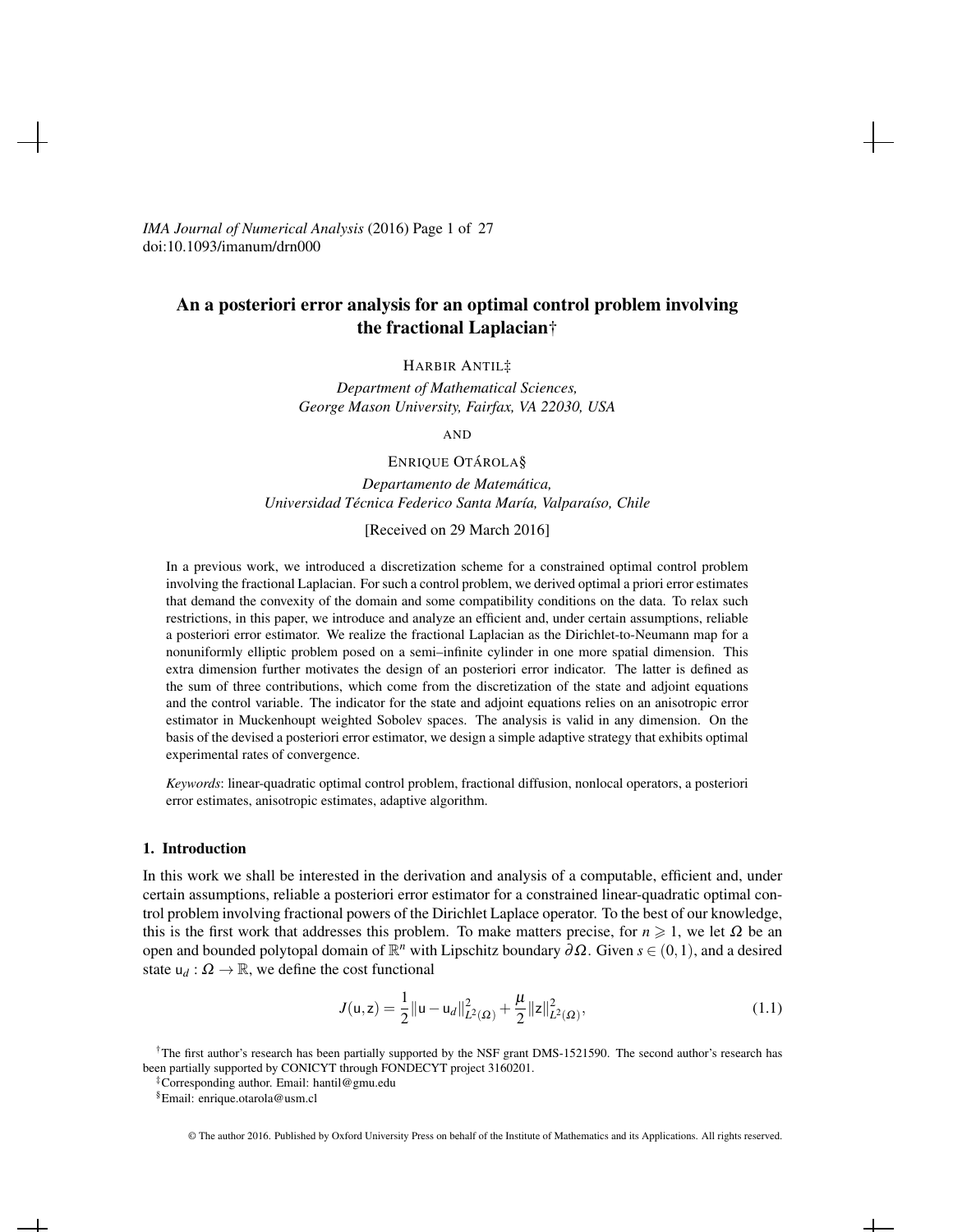where  $\mu > 0$  is the so-called regularization parameter. With these ingredients at hand, we define the *fractional optimal control problem* as follows: Find

$$
\min J(\mathsf{u},\mathsf{z}),\tag{1.2}
$$

subject to the *fractional state equation*

$$
(-\Delta)^s u = z \text{ in } \Omega, \qquad u = 0 \text{ on } \partial \Omega,
$$
 (1.3)

and the *control constraints*

$$
\mathsf{a}(x') \leqslant \mathsf{z}(x') \leqslant \mathsf{b}(x') \quad \text{a.e. } x' \in \Omega. \tag{1.4}
$$

The operator  $(-\Delta)^s$ , with  $s \in (0,1)$ , denotes the fractional powers of the Dirichlet Laplace operator, which for convenience we will simply call the *fractional Laplacian*. The functions a and b both belong to  $L^2(\Omega)$  and satisfy the property  $a(x') \leqslant b(x')$  for almost every  $x' \in \Omega$ .

A rather incomplete list of problems where fractional derivatives and fractional diffusion appears includes: mechanics Atanackovic *et al.* (2014), where they are used to model viscoelastic behavior Debnath (2003a), turbulence Chen (2006); del Castillo-Negrete *et al.* (2004) and the hereditary properties of materials Gorenflo *et al.* (2002); diffusion processes Abe & Thurner (2005); Nigmatullin (1986), in particular processes in disordered media, where the disorder may change the laws of Brownian motion and thus lead to anomalous diffusion Barkai *et al.* (2000); Bouchaud & Georges (1990); nonlocal electrostatics Ishizuka *et al.* (2008); finance Levendorskiĭ (2004); image processing Gatto & Hesthaven (2015); biophysics Bueno-Orovio *et al.* (2014); chaotic dynamical systems Saichev & Zaslavsky (1997) and many others Bucur & Valdinoci (2015); Debnath (2003b). Optimal control problems arise naturally in these applications and then it is essential to design numerical schemes to efficiently approximate them.

The analysis of problems involving the fractional Laplacian is delicate and involves fine results in harmonic analysis Landkof (1972); Silvestre (2007); Stein (1970); one of the main difficulties being the nonlocality of the operator. This difficulty has been resolved to some extent by Caffarelli & Silvestre (2007), who have proposed a technique that turned out to be a breakthrough and has paved the way to study fractional laplacians using *local* techniques. Namely, any power  $s \in (0,1)$  of the fractional Laplacian in  $\mathbb{R}^n$  can be realized as an operator that maps a Dirichlet boundary condition to a Neumanntype condition via an extension problem on the upper half-space  $\mathbb{R}^{n+1}_+$ . This result was later adapted in Capella *et al.* (2011); Stinga & Torrea (2010) to bounded domains  $\Omega$ , thus obtaining an extension problem posed on the semi-infinite cylinder  $\mathscr{C} = \Omega \times (0, \infty)$ . This extension corresponds to the following mixed boundary value problem:

$$
\operatorname{div}\left(y^{\alpha}\nabla\mathscr{U}\right) = 0 \text{ in } \mathscr{C}, \quad \mathscr{U} = 0 \text{ on } \partial_L \mathscr{C}, \quad \partial_{\mathsf{v}^{\alpha}}\mathscr{U} = d_s \mathsf{z} \quad \text{ on } \Omega \times \{0\},\tag{1.5}
$$

where  $\partial_L \mathscr{C} = \partial \Omega \times [0, \infty)$  is the lateral boundary of  $\mathscr{C}$  and  $d_s = 2^{\alpha} \Gamma(1-s)/\Gamma(s)$  is a positive normalization constant. The parameter  $\alpha$  is defined as  $\alpha = 1 - 2s \in (-1,1)$  and the conormal exterior derivative of  $\mathcal{U}$  at  $\Omega \times \{0\}$  is

$$
\partial_{\mathbf{v}} \alpha \mathscr{U} = -\lim_{\mathbf{y} \to 0^+} \mathbf{y}^{\alpha} \mathscr{U}_{\mathbf{y}}.\tag{1.6}
$$

We call *y* the *extended variable* and call the dimension  $n+1$  in  $\mathbb{R}^{n+1}_+$  the *extended dimension* of problem (1.5). The limit in (1.6) must be understood in the distributional sense; see Caffarelli & Silvestre (2007); Capella *et al.* (2011); Stinga & Torrea (2010). With these elements at hand, we then write the fundamental result by Caffarelli & Silvestre (2007): the fractional Laplacian and the Dirichlet-to-Neumann map of problem (1.5) are related by  $d_s(-\Delta)^s u = \partial_v a \mathscr{U}$  in  $\Omega$ .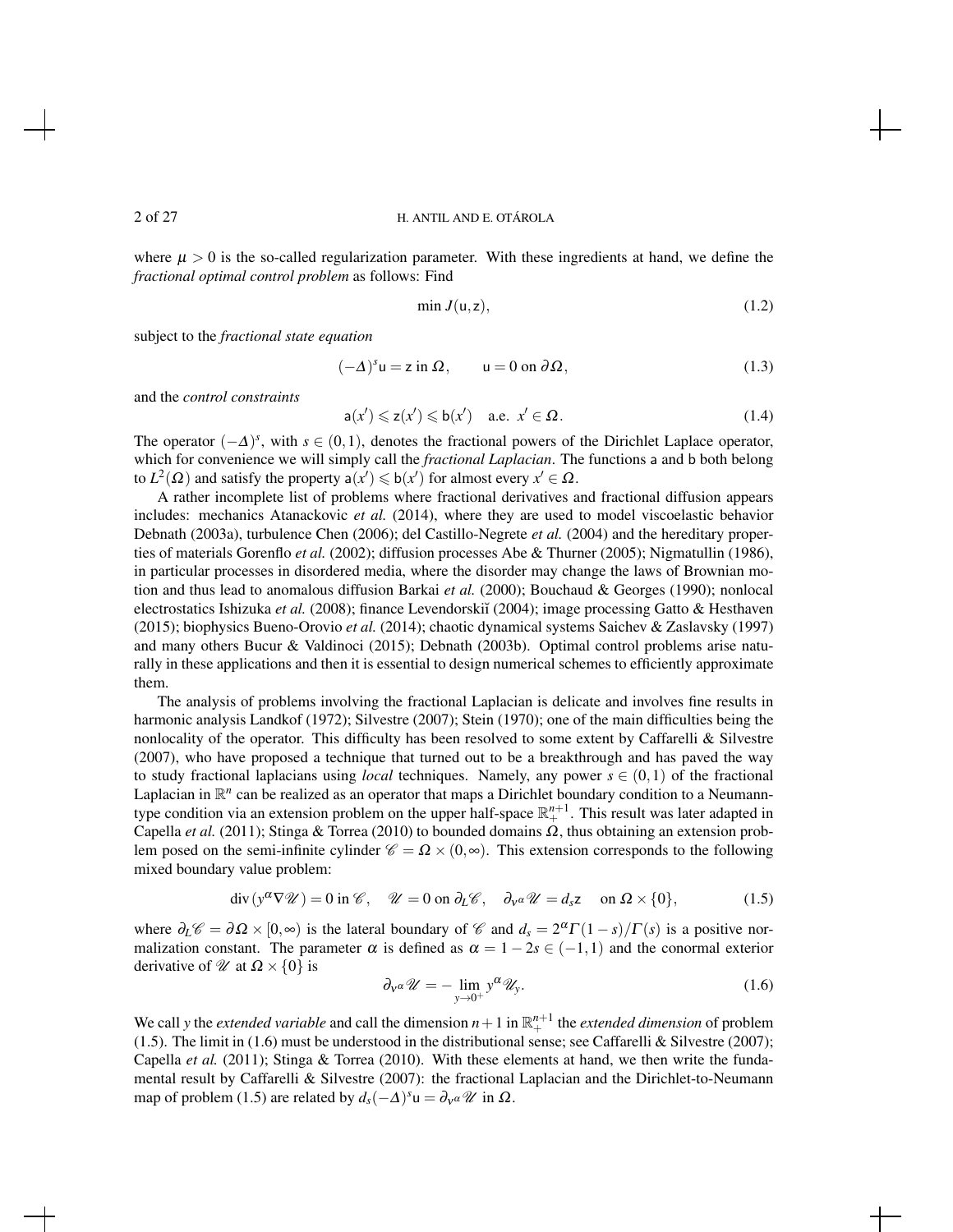#### A POSTERIORI ERROR ANALYSIS FOR THE FRACTIONAL OPTIMAL CONTROL PROBLEM 3 of 27

The use of the aforementioned localization techniques for the numerical treatment of problem (1.3) followed not so long after in Nochetto *et al.* (2015). In this reference, the authors propose the following technique to solve problem (1.3): given z, solve (1.5), thus obtaining a function  $\mathcal{U}$ ; setting  $u(x') = \mathcal{U}(x', 0)$ , the solution to (1.3) is obtained. The implementation of this scheme uses standard components of finite element analysis, while its analysis combines asymptotic properties of Bessel functions Abramowitz & Stegun (1964), elements of harmonic analysis Duoandikoetxea (2001); Muckenhoupt (1972) and a polynomial interpolation theory on weighted spaces Durán  $& Lombardi$  (2005); Nochetto *et al.* (2016b). The latter is valid for tensor product elements that exhibit a large aspect ratio in *y* (anisotropy), which is necessary to fit the behavior of  $\mathcal{U}(x',y)$  with  $x' \in \Omega$  and  $y > 0$ . The main advantage of this scheme is that it solves the local problem (1.5) instead of dealing with  $(-\Delta)^s$  in (1.3). However, this comes at the expense of incorporating one more dimension to the problem; issue that has been resolved to some extent with the design of fast solvers Chen *et al.* (2016) and adaptive finite element methods (AFEMs) Chen *et al.* (2015).

Exploiting the ideas developed in Nochetto *et al.* (2015), in the previous work Antil & Otárola  $(2015)$ , we have proposed two numerical strategies to approximate the solution to  $(1.2)$ – $(1.4)$ . Invoking the localization results of Caffarelli & Silvestre (2007); Capella *et al.* (2011); Stinga & Torrea (2010), we have considered an equivalent optimal control problem:  $\min J(\mathscr{U}(\cdot,0), z)$  subject to the *linear state equation* (1.5) and the *control constraints* (1.4). Since (1.5) is posed on the semi-infinite cylinder  $\mathscr{C}$ , we have then introduced a truncated optimal control problem and analyzed its approximation properties. On the basis of this, we have proposed two schemes based on the discretization of the state and adjoint equations with first-degree tensor product finite elements on anisotropic meshes: the variational approach by Hinze (2005) and a fully discrete scheme that discretizes the set of controls by piecewise constant functions; see Arada *et al.* (2002); Casas *et al.* (2005). The latter yields an optimal error estimate for the control approximation: If  $\Omega$  is convex,  $u_d \in \mathbb{H}^{1-s}(\Omega)$ , and  $a, b \in \mathbb{R}$  are such that  $a \leq 0 \leq b$ for  $s \in (0, \frac{1}{2}]$ , then

$$
\|\bar{z} - \bar{Z}\|_{L^2(\Omega)} \lesssim |\log N|^{2s} N^{-\frac{1}{n+1}},\tag{1.7}
$$

where  $\bar{z}$  denotes the optimal solution to fractional optimal control problem,  $\bar{Z}$  corresponds to the optimal solution of the discrete counterpart of (1.2)–(1.4) and *N* denotes the number of the degrees of freedom of the underlying mesh.

Since the aforementioned scheme incorporates one extra dimension, it raises the following question: How efficient is this method? A quest for an answer to this question motivates the study of AFEMs, since it is known that they constitute an efficient class of numerical methods for approximating the solution to optimal control problems Becker *et al.* (2000); Hintermüller *et al.* (2008); Kohls *et al.* (2014): they allow for their resolution with relatively modest computational resources. In addition, they can achieve optimal performance, measured as error versus degrees of freedom, in situations when classical FEM cannot Kohls *et al.* (2014); Nochetto & Vesser (2011); Nochetto *et al.* (2009). An essential ingredient of AFEMs is an posteriori error estimator, which is a computable quantity that depends on the discrete solution and data, and provides information about the local quality of the approximate solution. For linear second-order elliptic boundary value problems, the theory has attained a mature understanding; see Ainsworth & Oden (2000); Morin *et al.* (2000); Nochetto *et al.* (2009); Nochetto & Vesser (2011); Verfürth (1996) for an up-to-date discussion including also the design of AFEMs, their convergence and optimal complexity. In contrast to this well-established theory, the a posteriori error analysis for constrained optimal control problem has not been fully understood yet; the main source of difficulty is its inherent nonlinear feature. We refer the reader to Kohls *et al.* (2014) for an for an up-to-date discussion.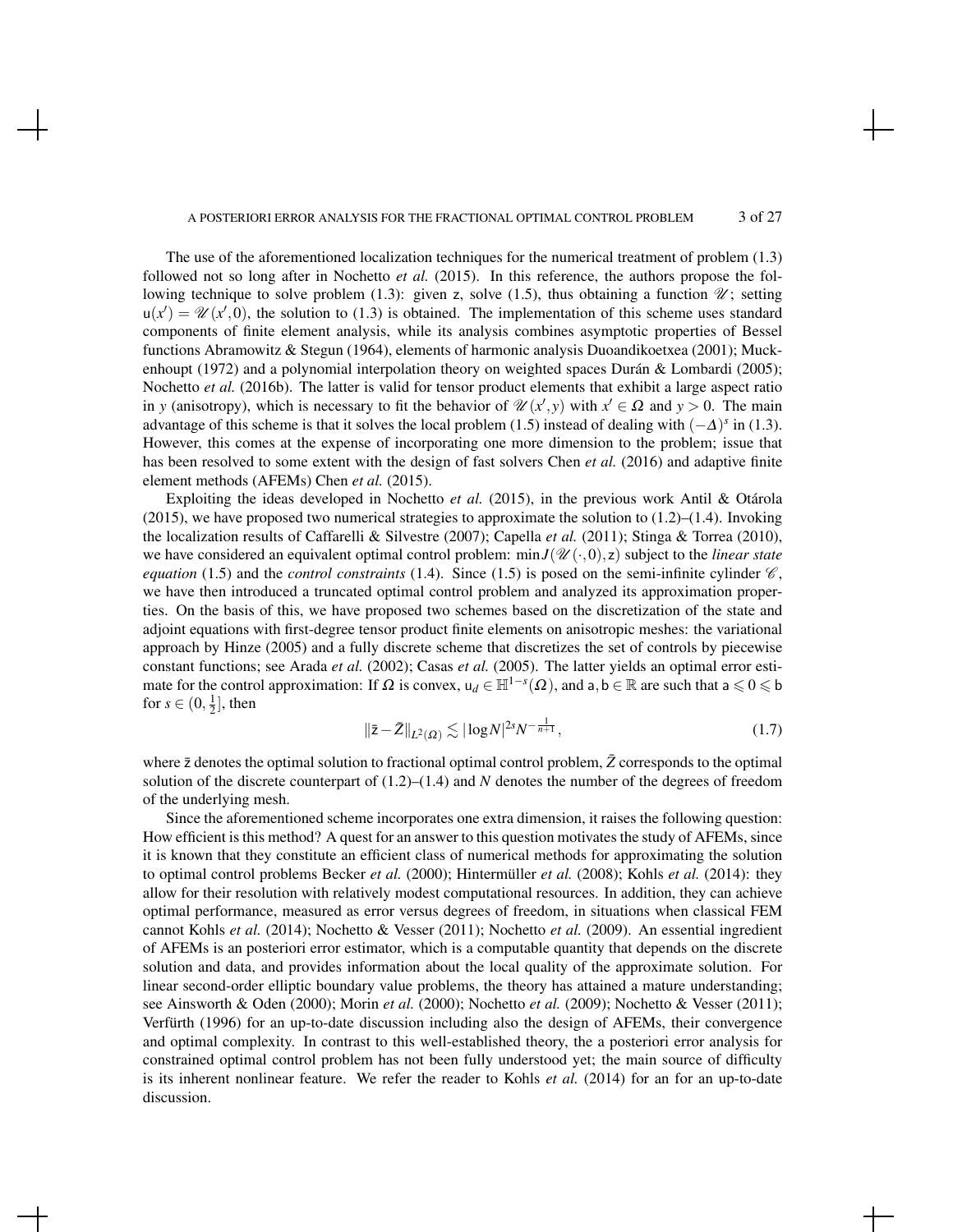AFEMs for the fractional optimal control problem are also motivated by the fact that the a priori error estimate (1.7) requires  $\bar{z} \in \mathbb{H}^{1-s}(\Omega)$ , which in turn demands  $\Omega$  convex,  $u_d \in \mathbb{H}^{1-s}(\Omega)$  and  $a \leqslant 0 \leqslant b$  for  $s \in (0, \frac{1}{2}]$ . If one of these conditions does not hold, the optimal control  $\bar{z}$  may have singularities in the *x*<sup>'</sup>-variables and thus exhibits fractional regularity. Consequently, quasi-uniform refinement of Ω would not result in an efficient solution technique; see (Nochetto *et al.*, 2015, section 6.3) for an illustration of this situation at the level of solving the state equation (1.5).

The main contribution of this work is the design and analysis of a computable, efficient and, under certain assumptions, reliable a posteriori error estimator for the fractional optimal control problem (1.2)–(1.4). As it was highlighted before, there is undoubtedly need for developing such an estimator and this is the first work that addresses this question for problem (1.2)–(1.4). Given a mesh  $\mathscr T$  and corresponding approximations  $\mathcal{U}_{\mathcal{F}}$ ,  $\mathcal{P}_{\mathcal{F}}$  and  $\bar{z}_{\mathcal{F}}$ , the proposed error indicator is built on the basis of three contributions:

$$
\mathscr{E}_{\text{ocp}} = \mathscr{E}_{\mathscr{U}} + \mathscr{E}_{\mathscr{P}} + \mathscr{E}_{z},
$$

where  $\mathscr{E}_{\mathscr{U}}$  and  $\mathscr{E}_{\mathscr{P}}$  correspond to the a anisotropic posteriori error estimator on weighted Sobolev spaces of Chen *et al.* (2015), for the state and adjoint equations, respectively. The error indicator  $\mathcal{E}_z$  is defined as the  $\ell^2$ -sum of the local contributions  $\mathscr{E}_z(\bar{z}_{\mathscr{T}}, \bar{\mathscr{P}}_{\mathscr{T}};T) = ||\bar{z}_{\mathscr{T}} - \Pi(-\frac{1}{\mu}\bar{\mathscr{P}}_{\mathscr{T}}(\cdot,0))||_{L^2(\Omega)}$ , with  $T \in \mathscr{T}$ and  $\Pi(v) = \min\{b, \max\{a, v\}\}\.$  We present an analysis for  $\mathscr{E}_{\text{ocp}}$ , we prove its efficiency and, under certain assumptions, its reliability. We remark that the devised error estimator is able to deal with both: the natural anisotropy of the mesh  $\mathscr T$  in the extended variable and the degenerate coefficient  $y^{\alpha}$ . This approach is of value not only for the fractional optimal control problem, but in general for control problem involving anisotropic meshes since rigorous anisotropic a posteriori error estimators are scarce in the literature.

# 2. Notation and preliminaries

Throughout this work  $\Omega$  is an open and bounded polytopal domain of  $\mathbb{R}^n$  ( $n \geq 1$ ) with Lipschitz boundary  $\partial \Omega$ . We define the semi-infinite cylinder with base  $\Omega$  and its lateral boundary, respectively, by  $\mathscr{C} = \Omega \times (0, \infty)$  and  $\partial_L \mathscr{C} = \partial \Omega \times [0, \infty)$ . Given  $\mathscr{Y} > 0$ , we define the truncated cylinder  $\mathscr{C}_{\mathscr{Y}} = \Omega \times (0, \mathscr{Y})$ and  $\partial_L \mathcal{C}_{\mathcal{I}}$  accordingly. If  $x \in \mathbb{R}^{n+1}$ , we write  $x = (x^1, \dots, x^n, x^{n+1}) = (x', x^{n+1}) = (x', y)$ , with  $x^i \in \mathbb{R}$  for  $i = 1, \ldots, n+1, x' \in \mathbb{R}^n$  and  $y \in \mathbb{R}$ ; this notation distinguishes the extended dimension *y*.

We denote by  $(-\Delta)^s$ , *s* ∈ (0, 1), a fractional power of Dirichlet Laplace operator  $(-\Delta)$ . The parameter  $\alpha$  belongs to  $(-1,1)$  and is related to the power *s* of the fractional Laplacian  $(-\Delta)^s$  by the formula  $\alpha = 1-2s$ .

Finally, the relation  $a \leq b$  indicates that  $a \leq Cb$ , with a constant *C* that does not depend on *a* or *b* nor the discretization parameters. The value of *C* might change at each occurrence.

# 2.1 *The fractional Laplace operator*

We adopt the spectral definition for the fractional powers of the Dirichlet Laplace operator Capella *et al.* (2011); Nochetto *et al.* (2015). The operator  $(-\Delta)^{-1}$ :  $L^2(\Omega) \to L^2(\Omega)$  that solves  $-\Delta w = f$  in  $\Omega$ and  $w = 0$  on  $\partial\Omega$ , is compact, symmetric and positive, whence its spectrum  $\{\lambda_k^{-1}\}_{k \in \mathbb{N}}$  is discrete, real, positive and accumulates at zero. Moreover, the eigenfunctions

$$
\{\varphi_k\}_{k\in\mathbb{N}}:\quad -\Delta\varphi_k=\lambda_k\varphi_k\text{ in }\Omega,\quad \varphi_k=0\text{ on }\Omega,\quad k\in\mathbb{N},
$$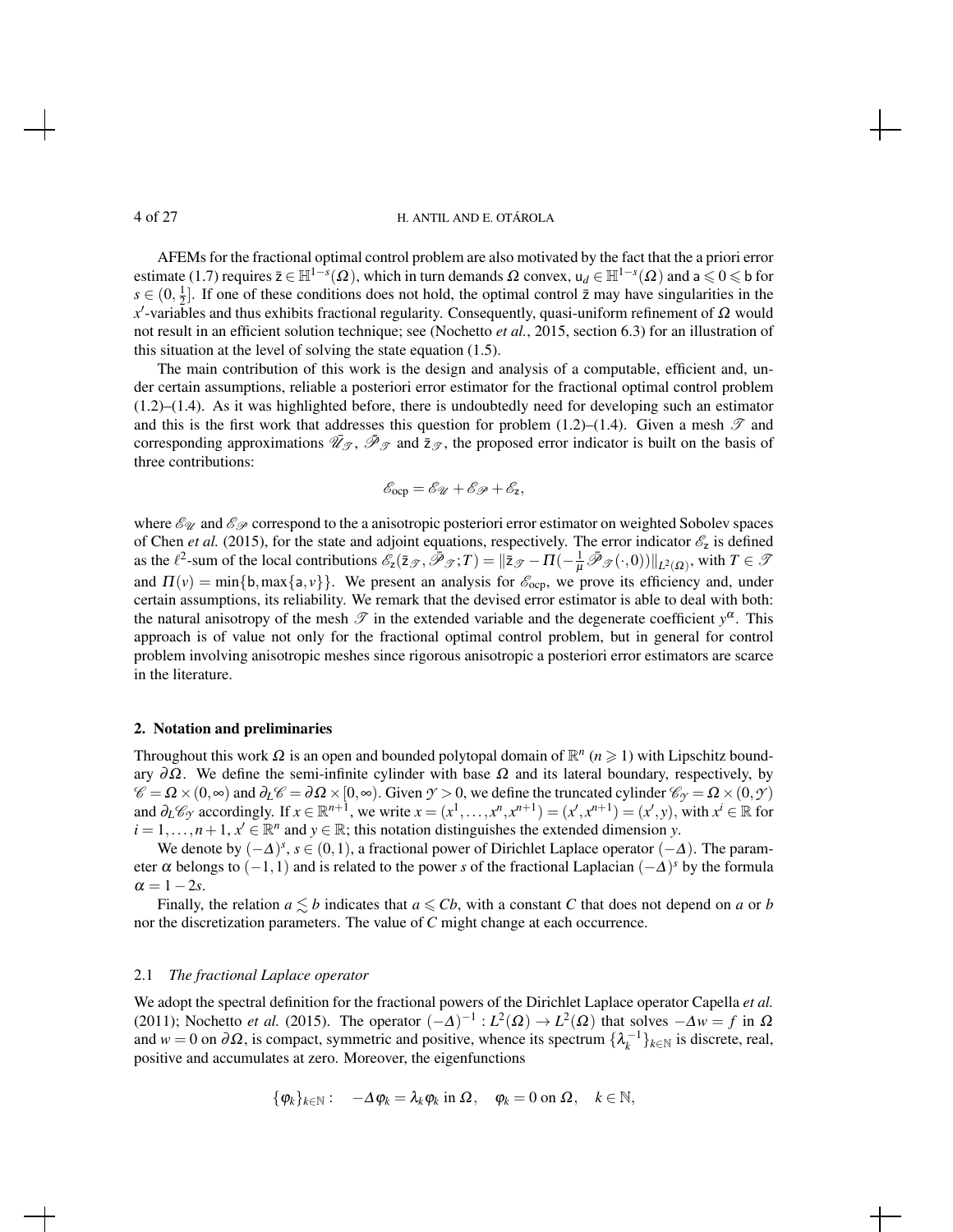#### A POSTERIORI ERROR ANALYSIS FOR THE FRACTIONAL OPTIMAL CONTROL PROBLEM 5 of 27

form an orthonormal basis of  $L^2(\Omega)$ . Fractional powers of  $(-\Delta)$  can be defined by

$$
(-\Delta)^s w := \sum_{k=1}^{\infty} \lambda_k^s w_k \varphi_k, \qquad w \in C_0^{\infty}(\Omega), \qquad s \in (0,1),
$$

where  $w_k = \int_{\Omega} w \phi_k$ . By density we extend this definition to

$$
\mathbb{H}^{s}(\Omega)=\left\{w=\sum_{k=1}^{\infty}w_{k}\varphi_{k}:\sum_{k=1}^{\infty}\lambda_{k}^{s}w_{k}^{2}<\infty\right\}=[H_{0}^{1}(\Omega),L^{2}(\Omega)]_{1-s};
$$

see Nochetto *et al.* (2015) for details. For  $s \in (0,1)$  we denote by  $\mathbb{H}^{-s}(\Omega)$  the dual space of  $\mathbb{H}^{s}(\Omega)$ .

### 2.2 *The Caffarelli–Silvestre extension problem*

In this section we explore problem (1.5) and its relation with the nonlocal problem (1.3); we refer the reader to Caffarelli & Silvestre (2007); Capella *et al.* (2011); Nochetto *et al.* (2015); Stinga & Torrea (2010) for details. Since  $\alpha \in (-1,1)$ , problem (1.5) is nonuniformly elliptic and thus it requires to introduce weighted Lebesgue and Sobolev spaces for its description. Let *E* be an open set in  $\mathbb{R}^{n+1}$ . We define  $L^2(|y|^\alpha, E)$  as the Lebesgue space for the measure  $|y|^\alpha dx$ . We also define the weighted Sobolev space  $H^1(|y|^\alpha, E) := \{w \in L^2(|y|^\alpha, E) : |\nabla w| \in L^2(|y|^\alpha, E)\}$ , which we endow with the norm

$$
||w||_{H^1(|y|^{\alpha},E)} = \left(||w||^2_{L^2(|y|^{\alpha},E)} + ||\nabla w||^2_{L^2(|y|^{\alpha},E)}\right)^{\frac{1}{2}}.
$$
\n(2.1)

.

Since  $\alpha = 1 - 2s \in (-1, 1)$ , the weight  $|y|^\alpha$  belongs to the Muckenhoupt class  $A_2(\mathbb{R}^{n+1})$  Duoandikoetxea (2001); Turesson (2000). Consequently,  $H^1(|y|^\alpha, D)$  is Hilbert and  $C^\infty(\mathscr{D}) \cap H^1(|y|^\alpha, D)$  is dense in  $H^1(|y|^\alpha, D)$  (cf. (Turesson, 2000, Proposition 2.1.2, Corollary 2.1.6) and (Gol'dshtein & Ukhlov, 2009, Theorem 1)).

The natural space to seek for a weak solution to problem (1.5) is

$$
\mathring{H}^1_L(y^\alpha, \mathscr{C}) := \left\{ w \in H^1(y^\alpha, \mathscr{C}) : w = 0 \text{ on } \partial_L \mathscr{C} \right\}
$$

We recall the following *weighted Poincaré inequality* (Nochetto *et al.*, 2015, inequality (2.21)):

$$
||w||_{L^2(y^{\alpha}, \mathscr{C})} \lesssim ||\nabla v||_{L^2(y^{\alpha}, \mathscr{C})} \quad \forall w \in \mathring{H}_L^1(y^{\alpha}, \mathscr{C}).
$$

This yields that the seminorm on  $\mathring{H}_L^1(y^\alpha, \mathscr{C})$  is equivalent to (2.1). For  $w \in H^1(y^\alpha, \mathscr{C})$  tr<sub> $\Omega$ </sub> *w* denotes its trace onto  $\Omega \times \{0\}$ . We recall ((Nochetto *et al.*, 2015, Prop. 2.5) and (Capella *et al.*, 2011, Prop. 2.1))

$$
\operatorname{tr}_{\Omega} \mathring{H}_L^1(y^{\alpha}, \mathscr{C}) = \mathbb{H}^s(\Omega), \qquad \|\operatorname{tr}_{\Omega} w\|_{\mathbb{H}^s(\Omega)} \leq C_{\operatorname{tr}_{\Omega}} \|w\|_{\mathring{H}_L^1(y^{\alpha}, \mathscr{C})}. \tag{2.2}
$$

We must mention that  $C_{tr_\Omega} \leq d_s^{-\frac{1}{2}}$  (Chen *et al.*, 2015, section 2.3), where  $d_s = 2^{\alpha} \Gamma(1-s)/\Gamma(s)$ . This will be useful in the analysis of the proposed a posteriori error indicator.

We conclude this section with the fundamental result by Caffarelli & Silvestre (2007); Capella *et al.* (2011); Stinga & Torrea (2010): If  $u \in \mathbb{H}^s(\Omega)$  and  $\mathscr{U} \in \overset{\circ}{H}_L^1(y^\alpha, \mathscr{C})$  solve (1.3) and (1.5), respectively, then

$$
d_s(-\Delta)^s u = \partial_v \alpha \mathscr{U} = -\lim_{y\to 0^+} y^{\alpha} \mathscr{U}_y,
$$

in the sense of distributions. Here,  $s \in (0,1)$  and  $\alpha = 1-2s \in (-1,1)$ .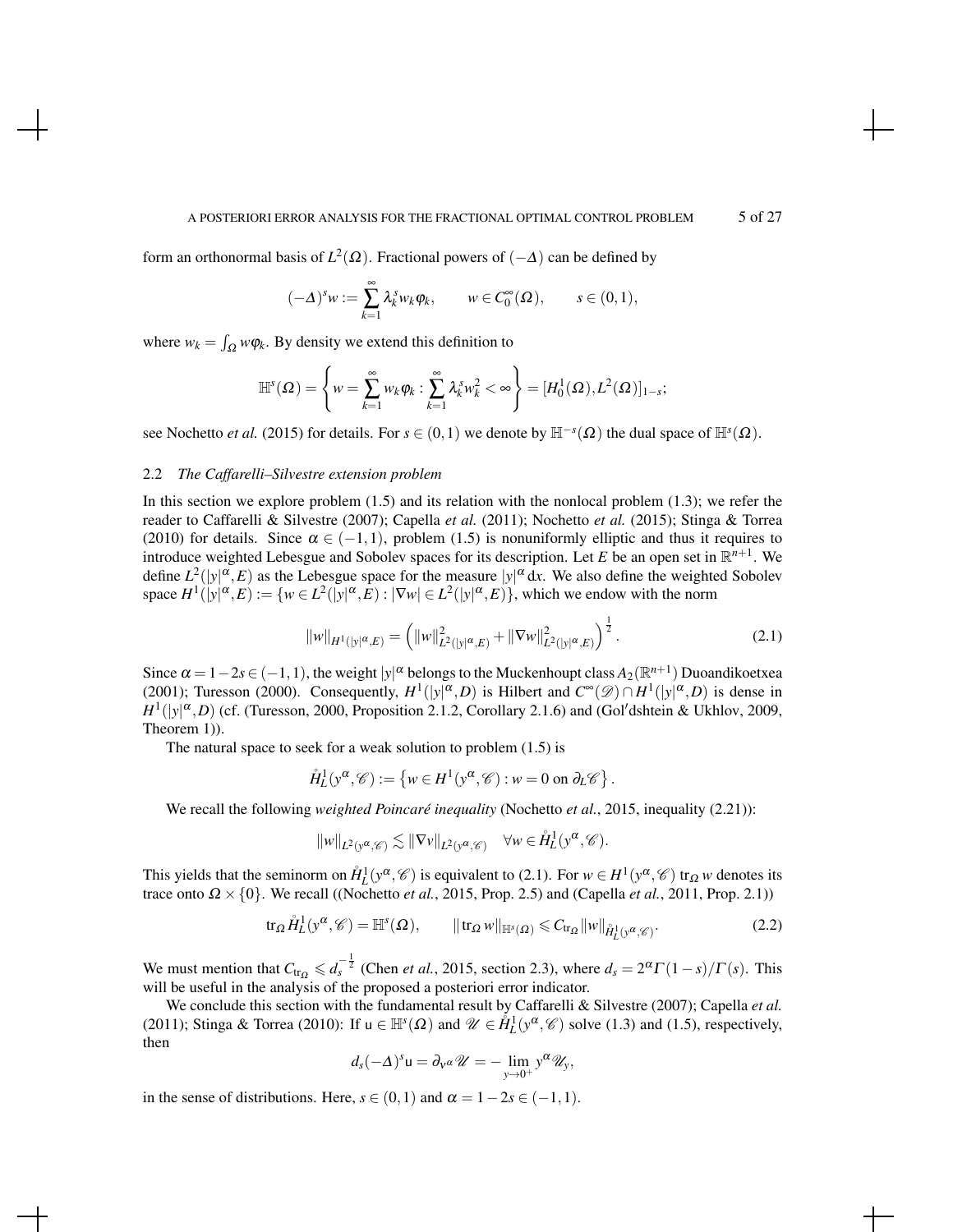# 3. A priori error estimates

In an effort to make this work self-contained, in this section we review the results of Antil & Otárola (2015), where an a priori error analysis for a fully discrete approximation of the fractional optimal control problem is investigated. This will also serve to make clear the limitations of this theory.

#### 3.1 *The extended optimal control problem*

We start by recalling an equivalent problem to (1.2)–(1.4): the *extended optimal control problem*. The main advantage of this problem is its local nature and is based on the Cafarelli–Silvestre extension result. To describe it, we define the set of *admissible controls* as

$$
Z_{ad} = \{ w \in L^2(\Omega) : a(x') \leqslant w(x') \leqslant b(x') \text{ a.e } x' \in \Omega \},\tag{3.1}
$$

where  $a, b \in L^2(\Omega)$  and satisfy the property  $a(x') \leq b(x')$  a.e.  $x' \in \Omega$ . The extended optimal control problem problem is then defined as follows: Find min  $J(\text{tr}_{\Omega} \mathcal{U}, z)$ , subject to the *linear* state equation

$$
a(\mathscr{U}, \phi) = \langle z, \text{tr}_{\Omega} \phi \rangle \quad \forall \phi \in \mathring{H}_L^1(y^{\alpha}, \mathscr{C}), \tag{3.2}
$$

and the control constraints  $z \in Z_{ad}$ . The functional *J* is defined by (1.2) with  $u_d \in L^2(\Omega)$  and  $\mu > 0$ . For  $w, \phi \in \mathring{H}_L^1(y^\alpha, \mathcal{C})$ , the bilinear form *a* is defined by

$$
a(w, \phi) = \frac{1}{d_s} \int_{\mathscr{C}} y^{\alpha} \nabla w \cdot \nabla \phi
$$

and  $\langle \cdot, \cdot \rangle$  denotes the duality pairing between  $\mathbb{H}^s(\Omega)$  and  $\mathbb{H}^{-s}(\Omega)$  which, as a consequence of (2.2), is well defined for  $z \in \mathbb{H}^{-s}(\Omega)$  and  $\phi \in \mathring{H}_L^1(y^\alpha, \mathcal{C})$ .

The extended optimal control problem has a unique optimal solution  $(\bar{\mathscr{U}}, \bar{z}) \in \mathring{H}_L^1(y^\alpha, \mathscr{C}) \times \mathbb{H}^s(\Omega)$ (Antil & Otárola, 2015, Theorem 3.11) and is equivalent to the fractional optimal control problem: tr<sub>Ω</sub>  $\overline{\mathcal{U}} = \overline{u}$  (Antil & Otárola, 2015, Theorem 3.12).

# 3.2 *The truncated optimal control problem*

Since  $\mathscr C$  is unbounded, problem (3.2) cannot be directly approximated with finite-element-like techniques. However, as (Nochetto *et al.*, 2015, Proposition 3.1) shows, the solution  $\mathcal U$  of problem (3.2) decays exponentially in the extended variable *y*. This suggests to consider a *truncated optimal control problem,* which is based on a truncation of the state equation (3.2). To describe it, we define

$$
\mathring{H}^1_L(y^\alpha,\mathscr{C}_{\mathcal{I}})=\left\{w\in H^1(y^\alpha,\mathscr{C}_{\mathcal{I}}):w=0\text{ on }\partial_L\mathscr{C}_{\mathcal{I}}\cup\Omega\times\{\mathcal{I}\}\right\},
$$

and for all  $w, \phi \in \mathring{H}^1_L(y^\alpha, \mathscr{C}_y)$ , the bilinear form

$$
a_{\mathcal{Y}}(w,\phi) = \frac{1}{d_s} \int_{\mathscr{C}_{\mathcal{Y}}} y^{\alpha} \nabla w \cdot \nabla \phi.
$$
 (3.3)

The truncated optimal control problem is then defined as follows: Find min  $J(\text{tr}_\Omega v, r)$  subject to the truncated state equation

$$
a_{\mathcal{F}}(\nu,\phi) = \langle \mathbf{r}, \operatorname{tr}_{\Omega} \phi \rangle \quad \forall \phi \in \mathring{H}_L^1(\mathbf{y}^\alpha, \mathscr{C}_\mathcal{F})
$$
(3.4)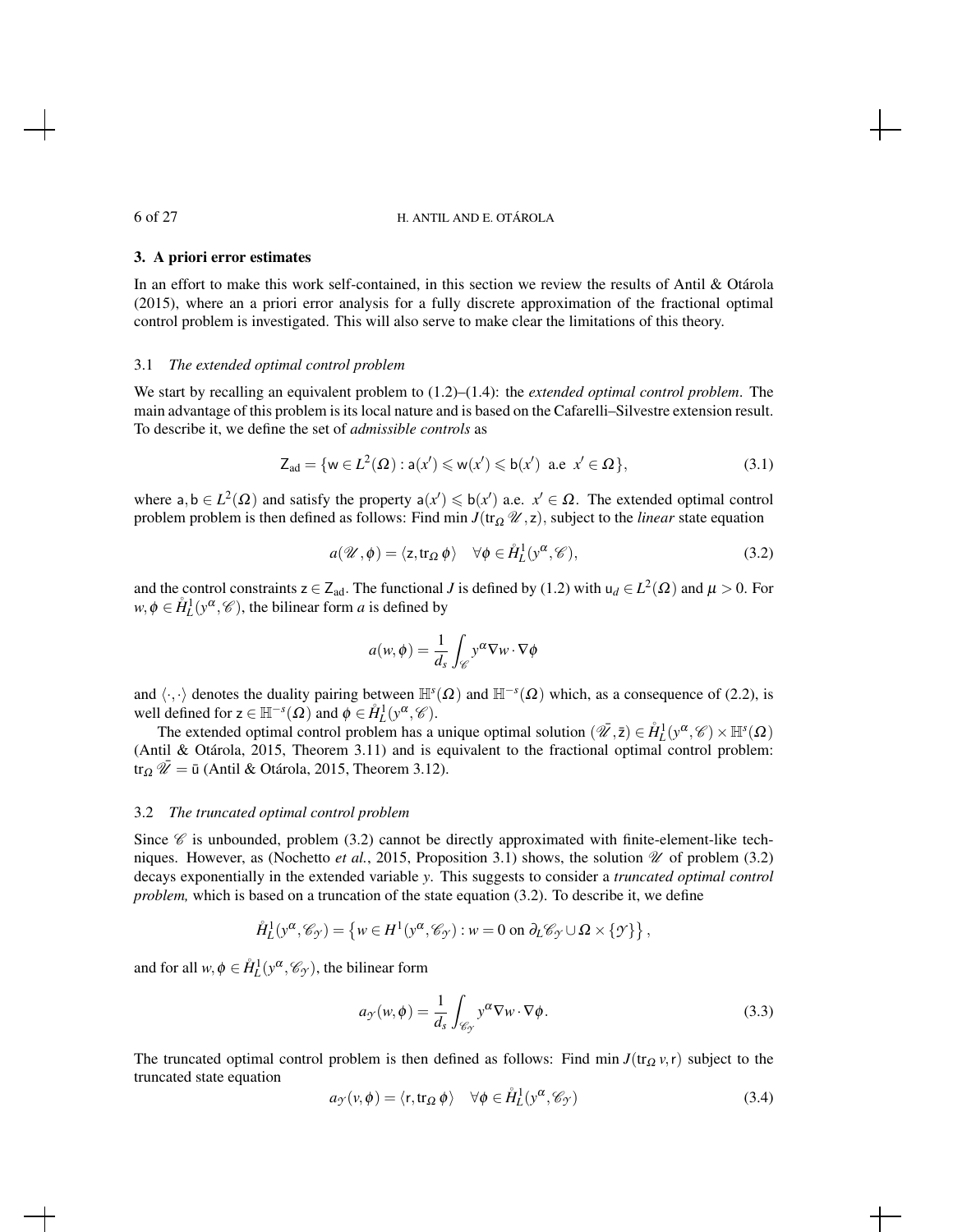and the control constraints  $r \in Z_{ad}$ . The existence and uniqueness of an optimal pair  $(\bar{v}, \bar{r}) \in \mathring{H}_L^1(y^\alpha, \mathscr{C}_{\mathscr{T}}) \times$  $\mathbb{H}^s(\Omega)$  follows from (Antil & Otárola, 2015, Theorem 4.5). In addition, we have that the optimal control  $\bar{r} \in Z_{ad}$  verifies the variational inequality

$$
(\operatorname{tr}_{\Omega} \bar{p} + \mu \bar{r}, r - \bar{r})_{L^2(\Omega)} \geq 0 \quad \forall r \in \mathsf{Z}_{ad},\tag{3.5}
$$

where  $\bar{p} \in \mathring{H}_L^1(y^\alpha, \mathscr{C}_y)$  denotes the optimal adjoint state and solves

$$
a_{\mathcal{I}}(\bar{p}, \phi) = (\text{tr}_{\Omega} \bar{v} - \text{u}_{d}, \text{tr}_{\Omega} \phi)_{L^{2}(\Omega)}.
$$
\n(3.6)

The following approximation properties follow from (Antil & Otárola, 2015, Lemma 4.6): If  $(\bar{W}, \bar{z}) \in$  $\hat{H}_L^1(y^\alpha, \mathscr{C}) \times \mathbb{H}^s(\Omega)$  and  $(\bar{v}, \bar{r}) \in \hat{H}_L^1(y^\alpha, \mathscr{C}_y) \times \mathbb{H}^s(\Omega)$  solve the extended and truncated optimal control problems, respectively, then

$$
\begin{aligned} \left\|\bar{\mathbf{z}}-\bar{\mathbf{r}}\right\|_{L^2(\Omega)} &\lesssim e^{-\sqrt{\lambda_1}\mathcal{T}/4}\left(\|\bar{\mathbf{r}}\|_{L^2(\Omega)}+\|\mathbf{u}_d\|_{L^2(\Omega)}\right),\\ \left\|\nabla\left(\mathscr{U}-\bar{\mathbf{v}}\right)\right\|_{L^2(\mathbf{y}^\alpha,\mathscr{C})} &\lesssim e^{-\sqrt{\lambda_1}\mathcal{T}/4}\left(\|\bar{\mathbf{r}}\|_{L^2(\Omega)}+\|\mathbf{u}_d\|_{L^2(\Omega)}\right), \end{aligned}
$$

where  $\lambda_1$  denotes the first eigenvalue of the operator  $-\Delta$ .

### 3.3 *A fully discrete scheme*

In this section we recall the fully discrete scheme, proposed in (Antil  $&$  Otárola, 2015, section 5.3), that approximates the solution to  $(1.2)$ – $(1.4)$ . We also review its a priori error analysis; see (Antil & Otarola, 2015, section 5.3) for details. To do so in this section, and this section only, we will assume the ´ following regularity result, which is valid if, for instance, the domain  $\Omega$  is convex Grisvard (1985):

$$
||w||_{H^2(\Omega)} \lesssim ||\Delta_{x'} w||_{L^2(\Omega)} \quad \forall w \in H^2(\Omega) \cap H_0^1(\Omega). \tag{3.7}
$$

The analysis of the fully discrete scheme of (Antil & Otárola, 2015, section 5.3) relies on the regularity properties of the optimal pairs  $(\bar{V}, \bar{z})$  and  $(\bar{v}, \bar{r})$  that solve the extended and truncated optimal control problems, respectively. We review such regularity properties in what follows. The results of (Nochetto *et al.*, 2015, Theorem 2.7) reveals that the second order regularity of  $\mathcal{U}$ , solving (3.2), is much worse in the extended direction, namely

$$
\|\Delta_{x'}\mathscr{U}\|_{L^{2}(y^{\alpha},\mathscr{C})}+\|\partial_{y}\nabla_{x'}\mathscr{U}\|_{L^{2}(y^{\alpha},\mathscr{C})}\lesssim \|z\|_{\mathbb{H}^{1-s}(\Omega)},\tag{3.8}
$$

$$
\|\mathscr{U}_{\mathsf{yy}}\|_{L^2(\mathsf{y}^\beta,\mathscr{C})} \lesssim \|z\|_{L^2(\Omega)},\tag{3.9}
$$

where  $\beta > 2\alpha + 1$ . These result are also valid for the solution *v* of problem (3.4); see (Nochetto *et al.*, 2016a, Remark 4.4).

The estimates  $(3.8)$ – $(3.9)$  have important consequences in the design of efficient numerical techniques to solve (3.2); they suggest that a graded mesh in the extended  $(n+1)$ –dimension must be used (Nochetto *et al.*, 2015, section 5). We recall the construction of the mesh over  $\mathcal{C}_{\gamma}$  used in Antil & Otárola (2015); Nochetto *et al.* (2015). First, we consider a graded partition  $\mathcal{I}_{\gamma}$  of the interval  $[0, \gamma]$ with mesh points

$$
y_k = \left(\frac{k}{M}\right)^{\gamma} \gamma, \quad k = 0, \dots, M,
$$
\n(3.10)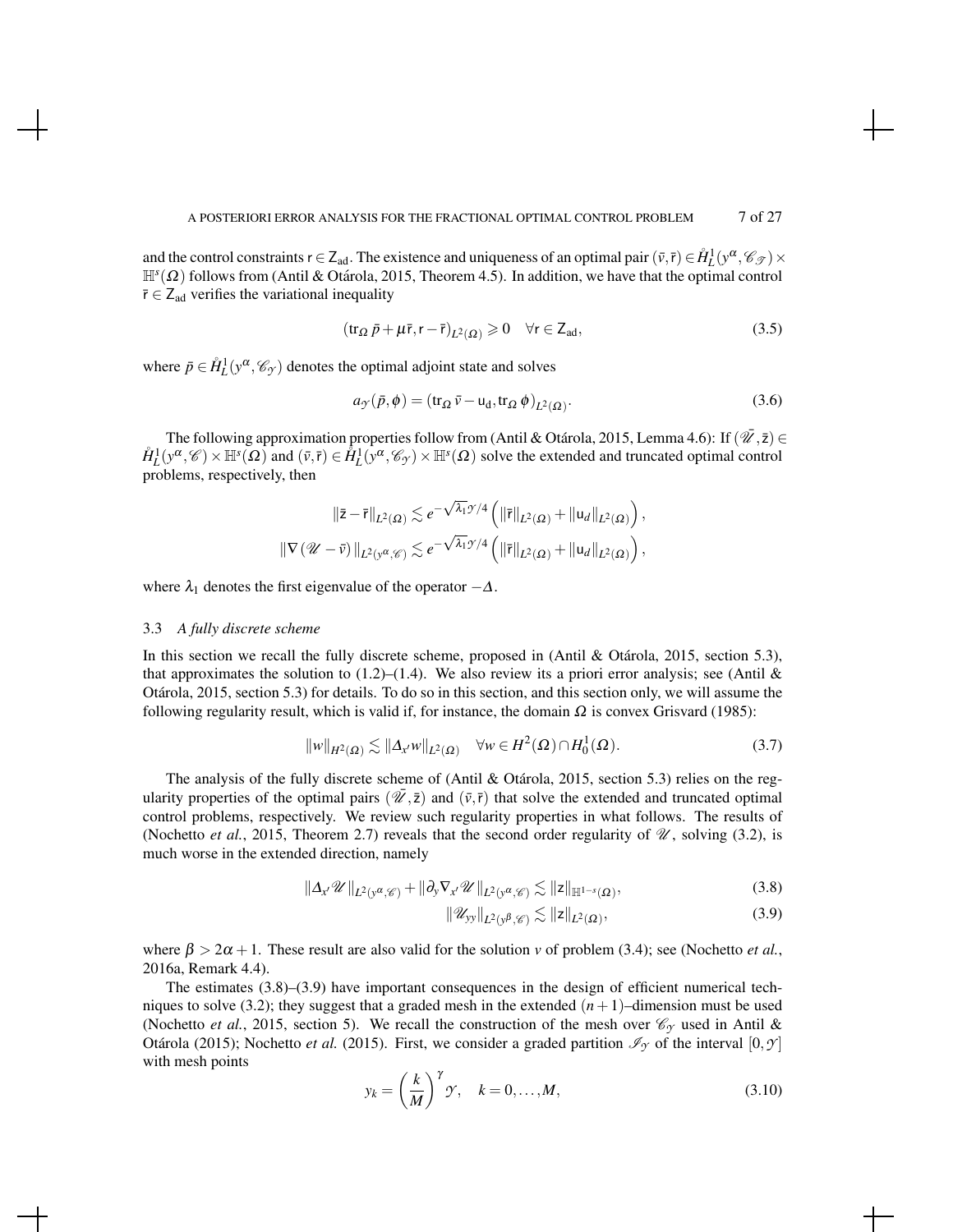and  $\gamma > 3/(1 - \alpha) = 3/(2s) > 1$ . Second, we consider  $\mathcal{T}_{\Omega} = \{K\}$  to be a conforming mesh of  $\Omega$ , where  $K \subset \mathbb{R}^n$  is an element that is isoparametrically equivalent either to the unit cube  $[0,1]^n$  or the unit simplex in  $\mathbb{R}^n$ . We denote by  $\mathbb{T}_{\Omega}$  the collections of all conforming refinements of an original mesh  $\mathcal{T}_{\Omega}^0$ . We assume that  $\mathbb{T}_{\Omega}$  is shape regular; see Ciarlet (2002). We then construct a mesh  $\mathcal{T}_{\gamma}$  over  $\mathcal{C}_{\gamma}$ as the tensor product triangulation of  $\mathcal{T}_{\Omega} \in \mathbb{T}_{\Omega}$  and  $\mathcal{I}_{\gamma}$ . We denote by  $\mathbb{T}$  the set of all the meshes obtained with this procedure, and recall that T satisfies the following weak shape regularity condition: If  $T_1 = K_1 \times I_1$  and  $T_2 = K_2 \times I_2 \in \mathcal{T}_{\gamma}$  have nonempty intersection, then there exists a positive constant  $\sigma_Y$  such that

$$
h_{I_1}h_{I_2}^{-1}\leqslant \sigma_{\mathcal{Y}},\tag{3.11}
$$

where  $h_I = |I|$ . This weak shape regularity condition allows for anisotropy in the extended variable *y* Durán & Lombardi (2005); Nochetto et al. (2015, 2016b).

For  $\mathcal{T}_{\gamma} \in \mathbb{T}$ , we define the finite element space

$$
\mathbb{V}(\mathscr{T}_{\mathcal{Y}}) = \left\{ W \in C^{0}(\overline{\mathscr{C}_{\mathcal{Y}}}) : W|_{T} \in \mathscr{P}_{1}(K) \otimes \mathbb{P}_{1}(I) \,\forall T \in \mathscr{T}_{\mathcal{Y}}, \, W|_{\Gamma_{D}} = 0 \right\},\tag{3.12}
$$

where  $\Gamma_D = \partial_L \mathcal{C}_{\gamma} \cup \Omega \times \{\gamma\}$  is the Dirichlet boundary. The space  $\mathcal{P}_1(K)$  is  $\mathbb{P}_1(K)$  – the space of polynomials of degree at most 1, when the base *K* of  $T = K \times I$  is a simplex. If *K* is a cube,  $\mathcal{P}_1(K)$ stand for  $\mathbb{Q}_1(K)$  – the space of polynomials of degree not larger that 1 in each variable. We also define the space  $\mathbb{U}(\mathcal{T}_{\Omega}) = \text{tr}_{\Omega} \mathbb{V}(\mathcal{T}_{\gamma})$ , which is simply a  $\mathcal{P}_1$  finite element space over the mesh  $\mathcal{T}_{\Omega}$ .

Before describing the numerical scheme introduced and developed in Antil & Otárola (2015), we recall the regularity properties of the extended and truncated optimal controls  $\bar{z}$  and  $\bar{r}$ , respectively. If  $u_d \in \mathbb{H}^{1-s}(\Omega)$  and  $a \leq 0 \leq b$  for  $s \in (0, \frac{1}{2}]$ , then  $\overline{z} \in H^1(\Omega) \cap \mathbb{H}^{1-s}(\Omega)$  (Antil & Otárola, 2015, Lemmas 3.5 and 5.9). Under the same framework, we have the same result for the truncated optimal control:  $\bar{r}$  ∈ *H*<sup>1</sup>(Ω)∩ $\mathbb{H}^{1-s}$ (Ω) (Antil & Otárola, 2015, Lemma 5.9).

After all these preparations, we are ready to describe the fully discrete scheme to approximate the fractional optimal control problem. The *fully discrete optimal control problem* reads as follows:  $\min J(\text{tr}_{\Omega} V, Z)$ , subject to the discrete state equation

$$
a_{\mathcal{Y}}(V,W) = (Z, \text{tr}_{\Omega} W)_{L^{2}(\Omega)} \quad \forall W \in \mathbb{V}(\mathcal{I}_{\mathcal{Y}}),
$$
\n(3.13)

and the discrete control constraints  $Z \in \mathbb{Z}_{ad}(\mathcal{I}_{\Omega})$ . We recall that the functional *J*, the bilinear form  $a_{\gamma}$ and the discrete space  $\mathbb{V}(\mathcal{I}_{\gamma})$  are defined by (1.1), (3.3), and (3.12), respectively. The discrete and admissible set of controls is defined by

$$
\mathbb{Z}_{ad}(\mathscr{T}_{\Omega}) = \mathsf{Z}_{ad} \cap \{ Z \in L^{\infty}(\Omega) : Z|_{K} \in \mathbb{P}_{0}(K) \quad \forall K \in \mathscr{T}_{\Omega} \},
$$

i.e., the space of piecewise constant functions defined on the partition  $\mathcal{T}_{\Omega}$  that verifies the control bounds, which we assume to be real constants.

The existence and uniqueness of an optimal pair  $(\bar{V}, \bar{Z}) \in \mathbb{V}(\mathcal{I}_{\gamma}) \times \mathbb{Z}_{ad}(\mathcal{I}_{\Omega})$  solving the aforementioned problem is standard (Antil  $&$  Otárola, 2015, Theorem 5.15). In addition, the optimal control  $\bar{Z} \in \mathbb{Z}_{ad}(\mathscr{T}_{\Omega})$  is uniquely characterized by the variational inequality

$$
(\operatorname{tr}_{\Omega} \bar{P} + \mu \bar{Z}, Z - \bar{Z})_{L^2(\Omega)} \geq 0 \quad \forall Z \in \mathbb{Z}_{ad}(\mathcal{I}_{\Omega}), \tag{3.14}
$$

where the optimal and discrete adjoint state  $\bar{P} \in \mathbb{V}(\mathcal{I}_{\gamma})$  solves

$$
a_{\mathcal{I}}(\bar{P}, W) = (\text{tr}_{\Omega} \bar{V} - \text{u}_{d}, \text{tr}_{\Omega} W)_{L^{2}(\Omega)} \quad \forall W \in \mathbb{V}(\mathcal{I}_{\mathcal{I}}).
$$
\n(3.15)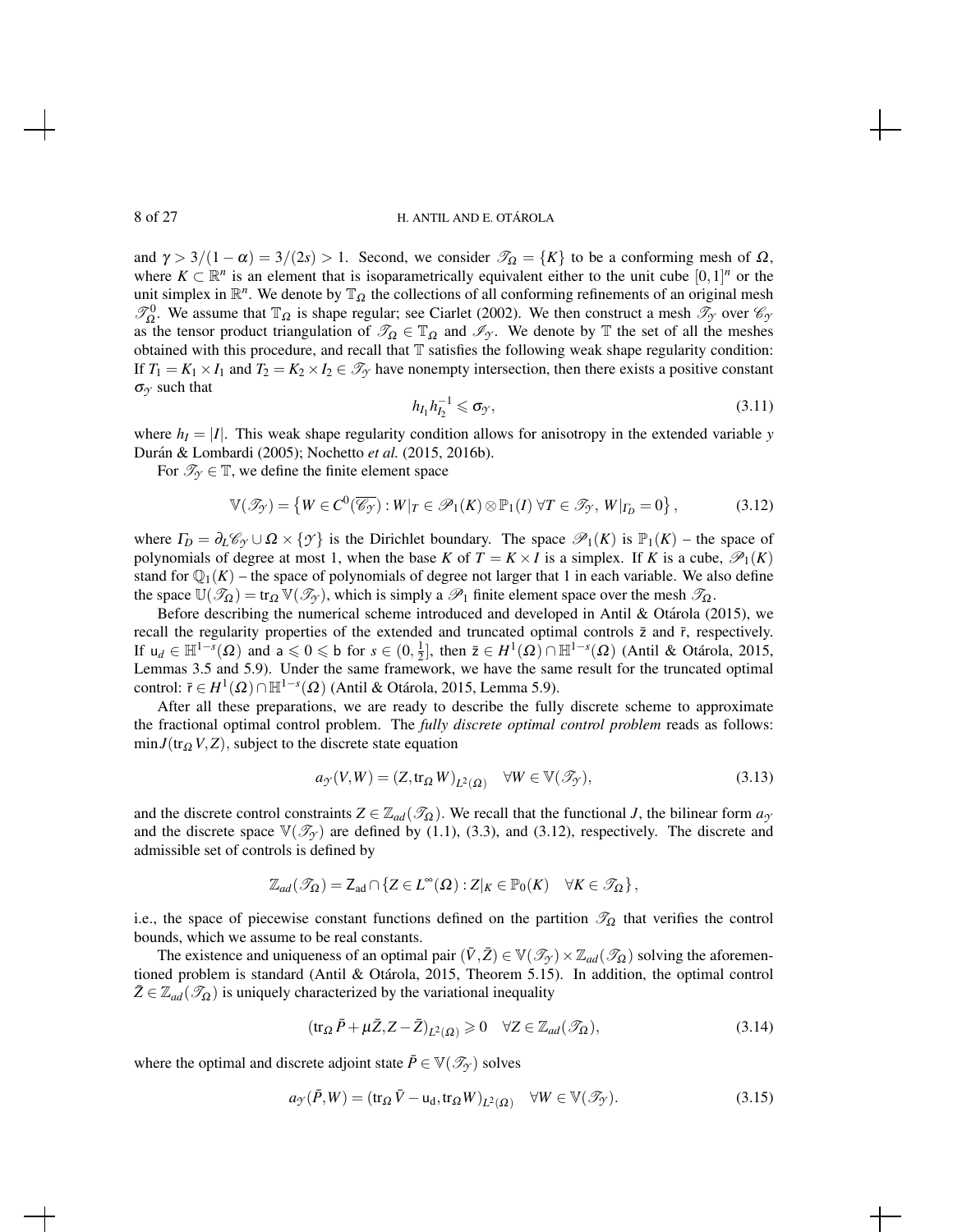#### A POSTERIORI ERROR ANALYSIS FOR THE FRACTIONAL OPTIMAL CONTROL PROBLEM 9 of 27

With the discrete solution  $\overline{V} \in \mathbb{V}(\mathcal{I}_{\gamma})$  at hand, we define

$$
\bar{U} := \text{tr}_{\Omega} \,\bar{V},\tag{3.16}
$$

and thus obtain a fully discrete approximation  $(\bar{U}, \bar{Z}) \in \mathbb{U}(\mathcal{I}_{\Omega}) \times \mathbb{Z}_{ad}(\mathcal{I}_{\Omega})$  of the optimal pair  $(\bar{u}, \bar{z}) \in$  $\mathbb{H}^s(\Omega) \times Z_{ad}$  solving the fractional optimal control problem.

To write the a priori error estimates for the fully discrete optimal control problem, we notice that  $\#\mathcal{I}_{\mathcal{I}} = M \#\mathcal{I}_{\Omega}$ , and that  $\#\mathcal{I}_{\Omega} \approx M^n$  implies  $\#\mathcal{I}_{\mathcal{I}} \approx M^{n+1}$ . Consequently, if  $\mathcal{I}_{\Omega}$  is quasi-uniform, we have that  $h_{\mathscr{T}_{\Omega}} \approx (\#\mathscr{T}_{\Omega})^{-1/n}$ . We then have the following result (Antil & Otárola, 2015, Corollary 5.17).

THEOREM 3.1 (fractional control problem: error estimate) Let  $(\bar{V}, \bar{Z}) \in \mathbb{V}(\mathscr{T}_{\gamma}) \times Z_{ad}$  solves the fully discrete control problem and  $\bar{U} \in \bar{U}(\mathscr{T}_{\Omega})$  be defined as in (3.16). If  $\Omega$  verifies (3.7),  $u_d \in \mathbb{H}^{1-s}(\Omega)$ , and  $a \le 0 \le b$  for  $s \in (0, \frac{1}{2}]$ , then we have

$$
\|\bar{z}-\bar{Z}\|_{L^2(\Omega)} \lesssim |\log(\#\mathscr{T}_{\mathcal{Y}})|^{2s} (\#\mathscr{T}_{\mathcal{Y}})^{\frac{-1}{n+1}} \left( \|\bar{r}\|_{H^1(\Omega)} + \|\mathsf{u}_d\|_{\mathbb{H}^{1-s}(\Omega)} \right),\tag{3.17}
$$

and

$$
\|\bar{\mathbf{u}}-\bar{U}\|_{\mathbb{H}^{s}(\Omega)} \lesssim |\log(\#\mathcal{J}_{\mathcal{Y}})|^{2s} (\#\mathcal{J}_{\mathcal{Y}})^{\frac{-1}{n+1}} \left( \|\bar{r}\|_{H^{1}(\Omega)} + \|\mathbf{u}_{d}\|_{\mathbb{H}^{1-s}(\Omega)} \right),\tag{3.18}
$$

where the truncation parameter  $\gamma$ , in the truncated optimal control problem, is chosen such that  $\gamma \approx$  $log(\#\mathscr{T}_{\gamma}).$ 

REMARK 3.1 (Domain and data regularity) The results of Theorem 3.1 are valid if and only if Ω is such that (3.7) holds,  $u_d \in \mathbb{H}^{1-s}(\Omega)$ , and  $a \leq 0 \leq b$  for  $s \in (0, \frac{1}{2}]$ .

# 4. A posteriori error analysis

The design and analysis of a posteriori error estimators for linear second-order elliptic boundary value problems on isotropic discretizations, i.e., meshes where the aspect ratio of all cells is bounded independently of the refinement level, has achieved a certain degree of maturity. Starting with the pioneering work of Babuška & Rheinboldt (1978), a great deal of work has been devoted to its study. We refer the reader to Ainsworth & Oden (2000); Babuška & Strouboulis (2001); Morin et al. (2003); Nochetto *et al.* (2009); Nochetto & Vesser (2011); Verfurth (1996) for an up-to-date discussion including also the design of AFEMs, their convergence and optimal complexity. In contrast to this well-established theory, the a posteriori error estimation on anisotropic discretizations, i.e., meshes where the cells have disparate sizes in each direction, is still not completely understood. To the best of our knowledge, the first work that introduces an a posteriori error estimator on anisotropic meshes is Siebert (1996). The analysis provided in this work relies on certain assumptions on the mesh (Siebert, 1996, section 2), on the exact solution (Siebert, 1996, Definition 3.1), and on the discrete solution (Siebert, 1996, Definition 5.2). However, no explicit examples of AFEMs satisfying these assumptions are provided and their construction is not evident. Afterwards, the so–called *matching function* is introduced in Kunert (2000); Kunert & Verfürth (2000) for deriving error indicators on anisotropic meshes. The presented analysis relies on the correct alignment of the grid with the exact solution. Indeed, the upper bound for the error involves the matching function, which depends on the error itself and then it does not provide a real computable quantity; see (Kunert, 2000, Theorem 2) and see (Kunert & Verfürth, 2000, Theorem 5.1). The effect of approximating the matching function with a recovered gradient based technique is discussed in Kunert (2000); Kunert & Verfürth (2000).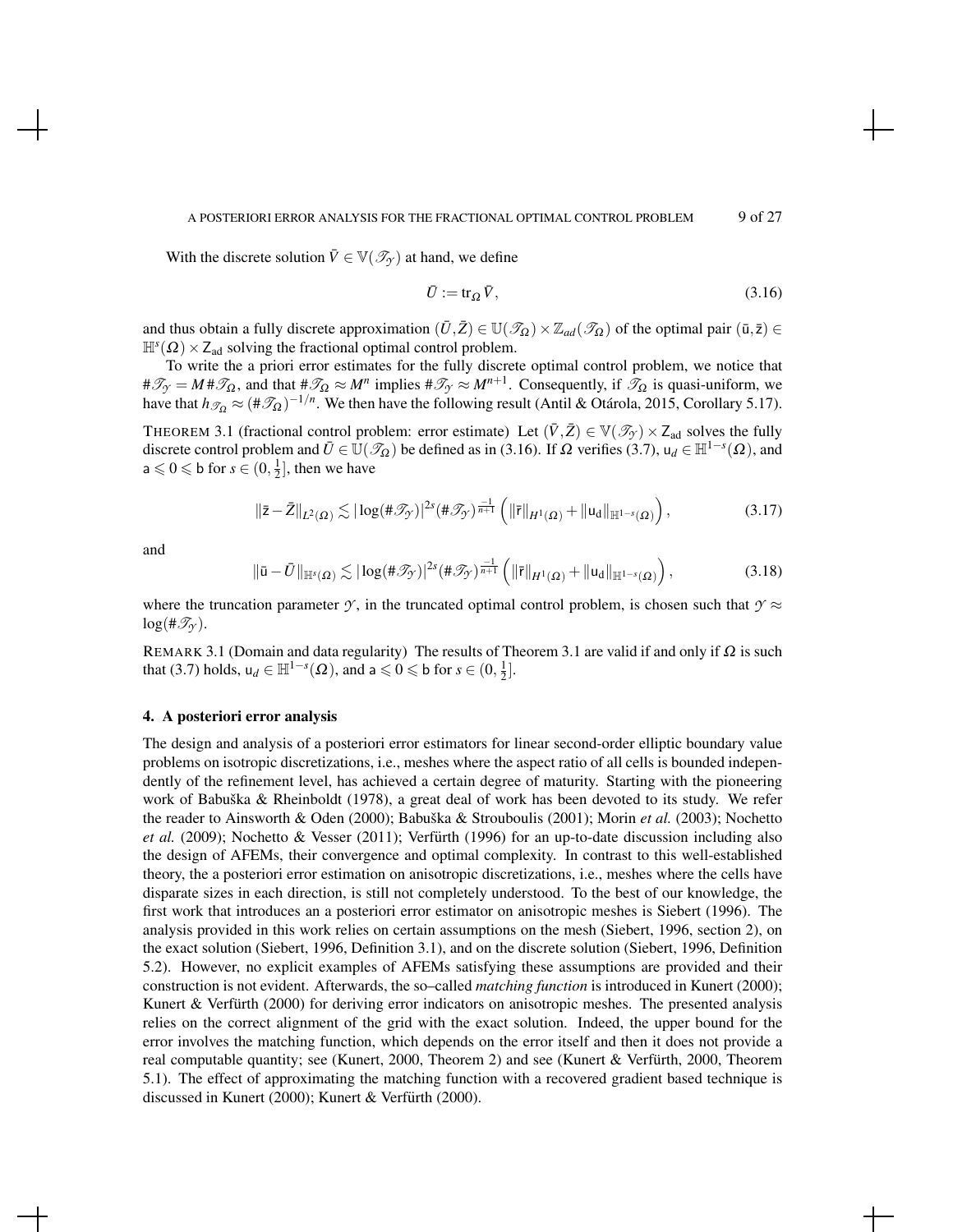To the best of our knowledge, the first paper that attempts to deal with an anisotropic a posteriori error estimator for an optimal control problem is Picasso (2006). In this work, the author proposes, based on the the goal–oriented approach developed in Becker *et al.* (2000), an anisotropic error indicator for a parabolic optimal control problem involving the heat equation. However, the presented upper bound for the error (Picasso, 2006, Proposition 7) depends on the exact solution and therefore, it is not computable; see the discussion in (Picasso, 2006, section 5). Later, reference Micheletti & Perotto (2011) presents an anisotropic posteriori error estimator for an optimal control problem of a scalar advection–reaction– diffusion equation. The analysis relies on the goal–oriented approach of Becker *et al.* (2000), and the a priori and posteriori error analyses of Formaggia & Perotto (2001) and Formaggia & Perotto (2003), respectively. The presented upper bound for the error depends on the exact optimal variables and therefore is not computable (Micheletti & Perotto, 2011, Proposition 3.5). This shortcoming is circumvented, computationally, by invoking a suitable recovery procedure.

The main contribution of this work is the design and study of an a posteriori error indicator for the fractional optimal control problem  $(1.2)$ – $(1.4)$ . To accomplish this task, we invoke the a posteriori error indicator developed in Chen *et al.* (2015) that is based on the solution of local problems on stars; we remark that, since problems (3.4) and (3.6) involve the coefficient  $y^{\alpha}$  (-1 <  $\alpha$  < 1), that is not uniformly bounded, the usual residual estimator does not apply. The idea of working on stars goes back to Babuška & Miller (1987), who introduced local Dirichlet problems. Later, references Carstensen & Funken (9900); Morin *et al.* (2003) proposed solving local weighted problems on stars that deliver rather good effectivity indices. A convergence proof of AFEM driven by such error indicators is provided in Morin *et al.* (2003) for a Poisson problem, and in Cascón & Nochetto (2012) for a general second-order elliptic PDE; the latter also includes optimal complexity. We also refer the reader to R. E. Bank (1985) for estimators based on solving Neumann problems on elements and their further improvements via the so-called *flux equilibration principle* Ainsworth & Oden (2000).

Concerning the a posteriori error analysis for  $(1.2)$ – $(1.4)$ , we first propose and explore an ideal anisotropic error indicator that is constructed on the basis of solving local problems on *cylindrical stars*. This indicator is able to deal with both: the coefficient  $y^{\alpha}$  and the anisotropic mesh  $\mathcal{T}_{\gamma}$ . Under a computationally implementable geometric condition imposed on the mesh, which does not depend on the exact optimal variables, we derive the equivalence between the ideal estimator and the error without oscillation terms. This ideal indicator sets the basis to define a computable error estimator, which, under certain assumptions, is equivalent to the error up to data oscillations terms.

### 4.1 *Preliminaries*

Let us begin the discussion on a posteriori error estimation with some terminology and notation that follows from Chen *et al.* (2015). Given a node *z* on the mesh  $\mathcal{T}_{\gamma}$ , we write  $z = (z', z'')$  where *z'* and *z''* are nodes on the meshes  $\mathcal{T}_{\Omega}$  and  $\mathcal{I}_{\gamma}$  respectively.

Given  $K \in \mathcal{T}_{\Omega}$ , we denote by  $\mathcal{N}(K)$  the set of nodes of *K* and by  $\mathcal{N}(K)$  the set of interior nodes. With this notation at hand, we define  $\mathcal{N}(\mathcal{I}_{\Omega}) = \cup \{ \mathcal{N}(K) : K \in \mathcal{I}_{\Omega} \}$  and  $\mathcal{N}(\mathcal{I}_{\Omega}) = \cup \{ \mathcal{N}(K) : K \in \mathcal{I}_{\Omega} \}$ . Given  $T \in \mathcal{T}_{\gamma}$ , we define  $\mathcal{N}(T)$ ,  $\mathcal{N}(T)$ , and then  $\mathcal{N}(\mathcal{I}_{\gamma})$  and  $\mathcal{N}(\mathcal{I}_{\gamma})$  accordingly.

Given  $z' \in \mathcal{N}(\mathcal{T}_{\Omega})$ , we define the *star* around  $z'$  as

$$
S_{z'} = \bigcup \{ K \in \mathscr{T}_{\Omega} : K \ni z' \} \subset \Omega
$$

and the *cylindrical star* around *z'* as

$$
\mathscr{C}_{z'} := \bigcup \{ T \in \mathcal{I}_{\mathcal{Y}} : T = K \times I, K \ni z' \} = S_{z'} \times (0, \mathcal{Y}) \subset \mathscr{C}_{\mathcal{Y}}.
$$
\n
$$
(4.1)
$$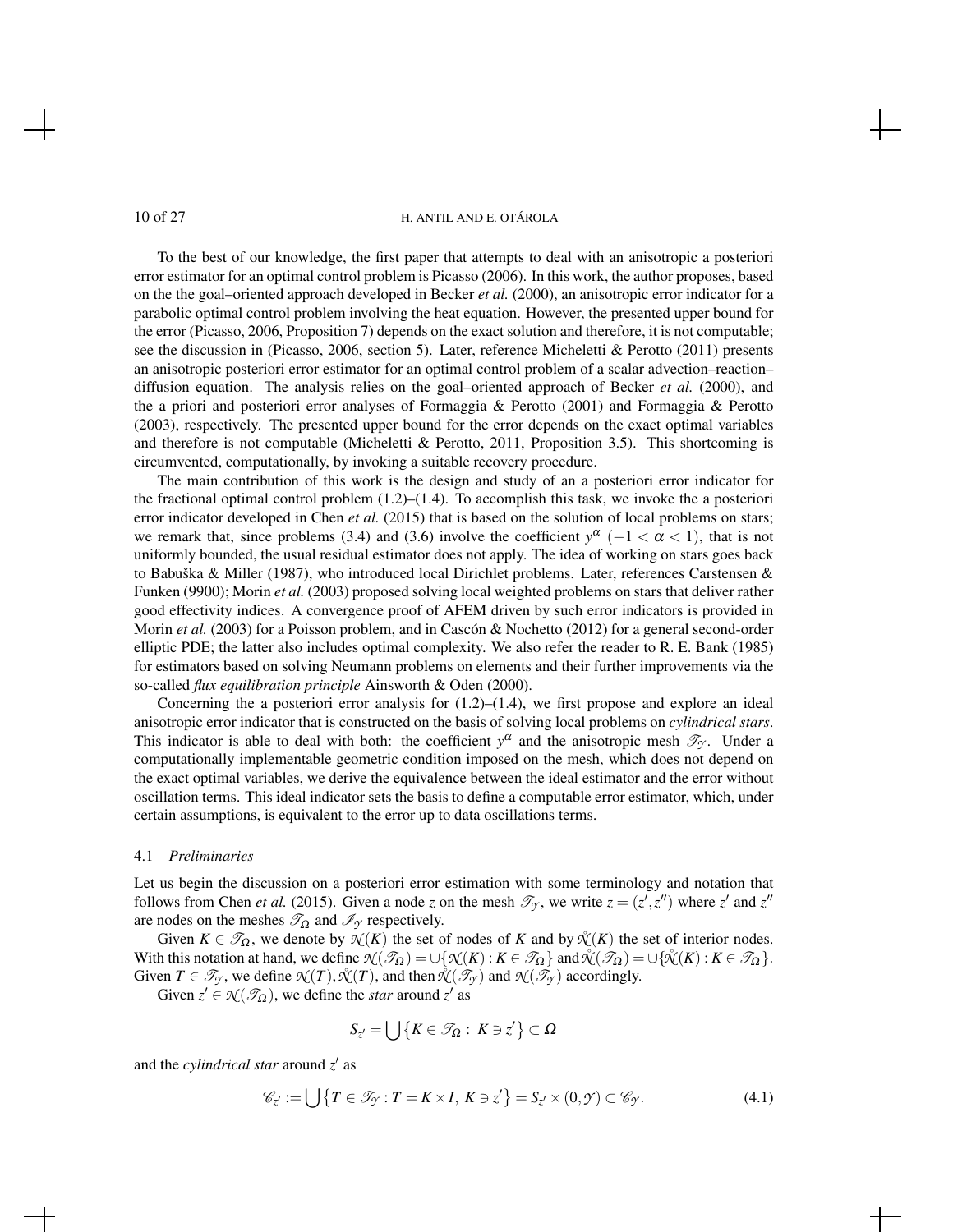Given  $K \in \mathcal{T}_{\Omega}$  we define its *patch* as  $S_K := \bigcup_{z' \in K} S_{z'}$ . For  $T \in \mathcal{T}_{\gamma}$  its patch  $S_T$  is defined similarly. Given  $z' \in \mathcal{N}(\mathcal{I}_{\Omega})$  we define its *cylindrical patch* as

$$
\mathscr{D}_{z'} := \bigcup \{ \mathscr{C}_{w'} : w' \in S_{z'} \} \subset \mathscr{C}_{\mathcal{Y}}.
$$

For each  $z' \in \mathcal{K}(\mathcal{I}_{\Omega})$  we set  $h_{z'} := \min\{h_K : K \ni z'\}.$ 

# 4.2 *Local weighted Sobolev spaces*

To define the a posteriori error estimator proposed in this work, we need to introduce some local weighted Sobolev spaces.

DEFINITION 4.1 (local spaces) Given  $z' \in \mathcal{N}(\mathcal{I}_{\Omega})$ , we define

$$
\mathbb{W}(\mathscr{C}_{z'}) = \left\{ w \in H^1(\mathbf{y}^\alpha, \mathscr{C}_{z'}) : w = 0 \text{ on } \partial \mathscr{C}_{z'} \setminus \Omega \times \{0\} \right\},\tag{4.2}
$$

where  $\mathcal{C}_{z'}$  denotes the cylindrical star around  $z'$  defined in (4.1).

Since  $y^{\alpha}$  belongs to the class  $A_2(\mathbb{R}^{n+1})$  Duoandikoetxea (2001); Muckenhoupt (1972), the space  $W(\mathscr{C}_{z'})$  is Hilbert. In addition, we have the following weighted Poincaré-type inequality (Chen *et al.*, 2015, Proposition 5.8): If  $w \in \mathbb{W}(\mathscr{C}_{z'})$ , then

$$
||w||_{L^{2}(y^{\alpha}, \mathscr{C}_{z'})} \lesssim \mathcal{Y}||\nabla w||_{L^{2}(y^{\alpha}, \mathscr{C}_{z'})},
$$
\n(4.3)

where  $\gamma$  denotes the truncation parameter introduced in section 3.2. We also have the following trace inequality that follows from (Capella *et al.*, 2011, Proposition 2.1): If  $w \in \mathbb{W}(\mathscr{C}_{z'})$ , then

$$
\|\operatorname{tr}_{\Omega} w\|_{L^2(S_{z'})} \leq C_{\operatorname{tr}_{\Omega}} \|\nabla w\|_{L^2(y^{\alpha}, \mathscr{C}_{z'})}.
$$
\n(4.4)

We notice that the same arguments of (Chen *et al.*, 2015, Section 2.3) yield  $C_{tr_Q} \leq d_s^{-\frac{1}{2}}$ .

### 4.3 *An ideal a posteriori error estimator*

On the basis of the notation introduced in subsections 4.1 and 4.2, we propose and analyze an ideal a posteriori error estimator for the fractional optimal control problem (1.2)–(1.4). The proposed error indicator is ideal because it is not computable: it is based on the resolution of local problems on infinite dimensional spaces. However, it provides the intuition required to define a discrete and computable error indicator, as is explained in section 4.4. The construction of this ideal indicator allows for the anisotropic meshes  $\mathcal{T}_{\gamma}$  defined in section 3 and the nonuniformly coefficient  $y^{\alpha}$  of problem (3.2). We prove that is equivalent to the error without oscillation terms.

The ideal error indicator is defined as the sum of three contributions:

$$
\mathcal{E}_{\text{ocp}}(\bar{V}, \bar{P}, \bar{Z}; \mathcal{I}_{\mathcal{J}}) = \mathcal{E}_{V}(\bar{V}, \bar{Z}; \mathcal{N}(\mathcal{I}_{\Omega})) + \mathcal{E}_{P}(\bar{P}, \bar{V}; \mathcal{N}(\mathcal{I}_{\Omega})) + \mathcal{E}_{Z}(\bar{Z}, \bar{P}; \mathcal{I}_{\Omega}), \tag{4.5}
$$

where  $\mathcal{T}_{\gamma} \in \mathbb{T}$  corresponds to the anisotropic mesh constructed in subsection 3.3 and  $\bar{V}$ ,  $\bar{P}$  and  $\bar{Z}$  denote the optimal variables solving the fully discrete optimal control problem described in subsection 3.3. We now proceed to describe each contribution in (4.5) separately. To do this, we introduce, for  $w, \psi \in$  $W(\mathscr{C}_{z'})$ , the bilinear form

$$
a_{z'}(w,\boldsymbol{\psi}) = \frac{1}{d_s} \int_{\mathscr{C}_{z'}} y^{\alpha} \nabla w \nabla \psi.
$$
 (4.6)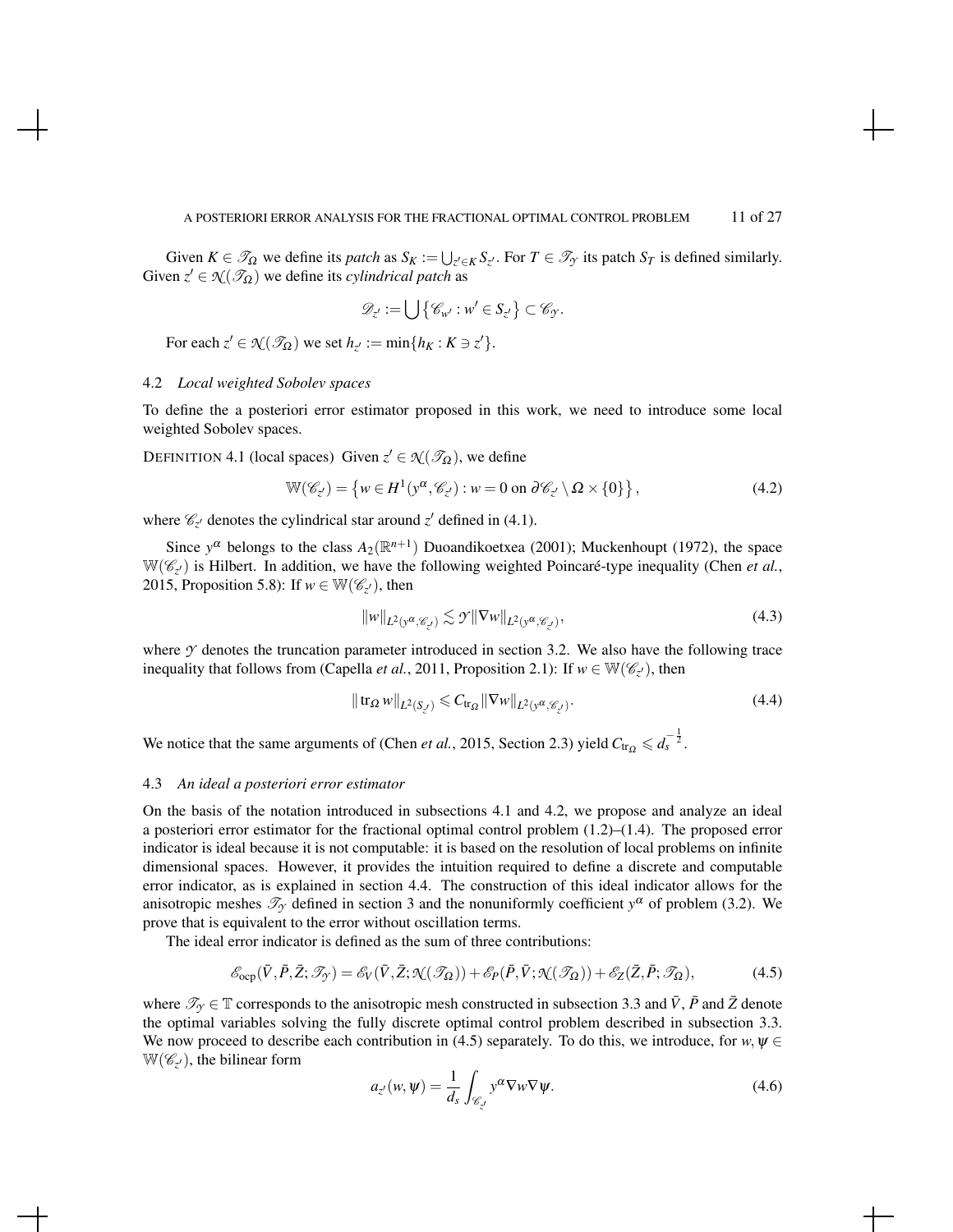Then, the first contribution in (4.5) is defined on the basis of the indicator developed in (Chen *et al.*, 2015, section 5.3). We define  $\zeta_{z'} \in W(\mathscr{C}_{z'})$  as the solution to

$$
a_{z'}(\zeta_{z'}, \psi) = \langle \bar{Z}, \text{tr}_{\Omega} \psi \rangle - a_{z'}(\bar{V}, \psi) \quad \forall \psi \in \mathbb{W}(\mathscr{C}_{z'}), \tag{4.7}
$$

where we recall that the space  $\mathbb{W}(\mathscr{C}_{z'})$  is defined in (4.2). With this definition at hand, we then define the local error estimator

$$
\mathscr{E}_V(\bar{V}, \bar{Z}; \mathscr{C}_{z'}) := \|\nabla \zeta_{z'}\|_{L^2(\mathbf{y}^\alpha, \mathscr{C}_{z'})}\tag{4.8}
$$

and the global error estimator  $\mathscr{E}_V(\bar{V}, \bar{Z}; \mathcal{N}(\mathscr{T}_\Omega)) := \left(\sum_{z' \in \mathcal{N}(\mathscr{T}_\Omega)} \mathscr{E}_V^2(\bar{V}, \bar{Z}; \mathscr{C}_{z'})\right)^{\frac{1}{2}}$ .

We now describe the second contribution in (4.5). To accomplish this task, we define  $\chi_{z'} \in W(\mathscr{C}_{z'})$ as the solution to the local problem

$$
a_{z'}(\chi_{z'}, \psi) = \langle \text{tr}_{\Omega} \,\overline{V} - \text{u}_d, \text{tr}_{\Omega} \,\psi \rangle - a_{z'}(\overline{P}, \psi) \quad \forall \psi \in \mathbb{W}(\mathscr{C}_{z'}). \tag{4.9}
$$

We then define the local error indicator

$$
\mathscr{E}_P(\bar{P}, \bar{V}; \mathscr{C}_{z'}) := \|\nabla \chi_{z'}\|_{L^2(\mathbf{y}^\alpha, \mathscr{C}_{z'})}\tag{4.10}
$$

and the global error indicator  $\mathscr{E}_P(\bar{P}, \bar{V}; \mathcal{N}(\mathscr{T}_{\Omega})) := \left(\sum_{z' \in \mathcal{N}(\mathscr{T}_{\Omega})} \mathscr{E}_P^2(\bar{P}, \bar{V}; \mathscr{C}_{z'})\right)^2$ . Finally, we define a global error estimator for the optimal control as follows:

 $1/2$ 

$$
\mathcal{E}_Z(\bar{Z}, \bar{P}; \mathcal{I}_\Omega) := \left(\sum_{K \in \mathcal{I}_\Omega} \mathcal{E}_Z^2(\bar{Z}, \bar{P}; K)\right)^{1/2},\tag{4.11}
$$

with the local error indicators

$$
\mathcal{E}_Z(\bar{Z}, \bar{P}; K) := \|\bar{Z} - \Pi(-\frac{1}{\mu} \operatorname{tr}_{\Omega} \bar{P})\|_{L^2(K)}.
$$
\n(4.12)

In (4.12),  $\Pi: L^2(\Omega) \to \mathsf{Z}_{ad}$  denotes the nonlinear projection operator defined by

$$
\Pi(x') = \min\{b, \max\{a, x'\}\},\tag{4.13}
$$

where a and b denote the control bounds defining the set  $Z_{ad}$  in (3.1).

To invoke the results of (Chen *et al.*, 2015, section 5.3), we introduce an implementable geometric condition that will allow us to consider graded meshes in  $\Omega$  while preserving the anisotropy in the extended direction *y* that is necessary to retain optimal orders of approximation. The flexibility of having graded meshes in  $\Omega$  is essential for compensating some possible singularities in the *x*'-variables. We thus assume the following condition over the family of triangulations  $T$ : there exists a positive constant *C*<sub>T</sub> such that, for every mesh  $\mathcal{T}_{\gamma} \in \mathbb{T}$ , we have that

$$
h_{\mathcal{I}} \leqslant C_{\mathbb{T}} h_{z'},\tag{4.14}
$$

for all interior nodes  $z'$  of  $\mathcal{T}_{\Omega}$ . Here,  $h_{\gamma}$  denotes the largest size in the *y*–direction. We remark that this condition is fully implementable.

We now derive an estimate of the energy error in terms of the total error estimator  $\mathscr{E}_{\text{ocp}}$  defined in (4.5) (reliability).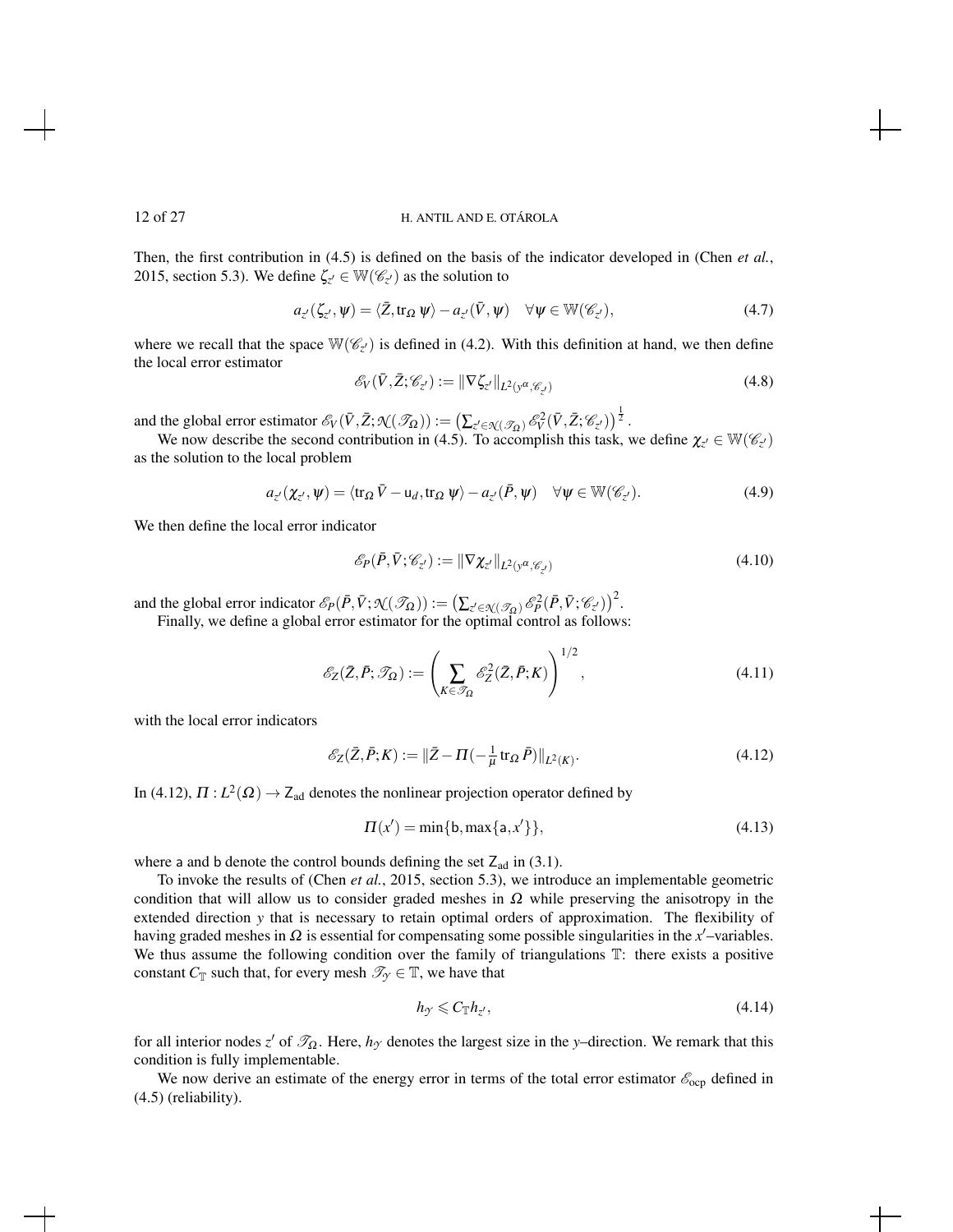THEOREM 4.2 (global upper bound) Let  $(\bar{v}, \bar{p}, \bar{r}) \in \mathring{H}_L^1(y^\alpha, \mathscr{C}_y) \times \mathring{H}_L^1(y^\alpha, \mathscr{C}_y) \times Z_{ad}$  be the solution to the optimality system associated with the truncated optimal control problem defined in subsection 3.2 and  $(\bar{V}, \bar{P}, \bar{Z}) \in \mathbb{V}(\mathscr{T}_{\mathcal{Y}}) \times \mathbb{V}(\mathscr{T}_{\mathcal{Y}}) \times \mathbb{Z}_{ad}(\mathscr{T}_{\Omega})$  its numerical approximation defined in subsection 3.3. If (4.14) holds, then

$$
\|\nabla(\bar{v}-\bar{V})\|_{L^{2}(y^{\alpha},\mathscr{C}_{\mathcal{Y}})}+\|\nabla(\bar{p}-\bar{P})\|_{L^{2}(y^{\alpha},\mathscr{C}_{\mathcal{Y}})}+\|\bar{r}-\bar{Z}\|_{L^{2}(\Omega)}\lesssim \mathscr{E}_{V}(\bar{V},\bar{Z};\mathfrak{N}(\mathscr{T}_{\Omega}))+\mathscr{E}_{P}(\bar{P},\bar{V};\mathfrak{N}(\mathscr{T}_{\Omega}))+\mathscr{E}_{Z}(\bar{Z},\bar{P};\mathscr{T}_{\Omega}),\quad(4.15)
$$

where the hidden constant is independent of the continuous and discrete optimal variables, and the size of the elements in the meshes  $\mathcal{T}_{\Omega}$  and  $\mathcal{T}_{\gamma}$ .

*Proof.* The proof involves six steps.

Step 1. With the definition (4.12) of the local error indicator  $\mathscr{E}_Z$  in mind, we define the auxiliary control  $\tilde{r} = \Pi(-\frac{1}{\mu} \text{tr}_{\Omega} \bar{P})$  and notice that it verifies

$$
(\operatorname{tr}_{\Omega} \bar{P} + \mu \tilde{r}, r - \tilde{r})_{L^2(\Omega)} \geq 0 \quad \forall r \in \mathsf{Z}_{ad}.
$$

Then, an application of the triangle inequality yields

$$
\|\bar{r} - \bar{Z}\|_{L^2(\Omega)} \le \|\bar{r} - \tilde{r}\|_{L^2(\Omega)} + \|\tilde{r} - \bar{Z}\|_{L^2(\Omega)} \tag{4.17}
$$

We notice that the second term on the right hand side of the previous inequality corresponds to the definition of the global indicator (4.11). Thus, it suffices to bound the first term, i.e.,  $\|\bar{r} - \tilde{r}\|_{L^2(\Omega)}$ .

Step 2. Set  $r = \tilde{r}$  in (3.5) and  $r = \tilde{r}$  in (4.16). Adding the obtained inequalities we arrive at

$$
\mu \|\bar{r} - \tilde{r}\|_{L^2(\Omega)}^2 \leq (tr_{\Omega}(\bar{p} - \bar{P}), \tilde{r} - \bar{r})_{L^2(\Omega)},
$$
\n(4.18)

where  $\bar{p}$  and  $\bar{P}$  solve (3.6) and (3.15), respectively. To control the right hand side of this expression, we introduce the auxiliary adjoint state *q* that uniquely solves

$$
q \in \mathring{H}_L^1(\mathbf{y}^\alpha, \mathscr{C}_\mathcal{Y}): \quad a_{\mathcal{Y}}(\phi, q) = (\text{tr}_\Omega \, \bar{V} - \mathbf{u}_d, \text{tr}_\Omega \, \phi)_{L^2(\Omega)} \quad \forall \phi \in \mathring{H}_L^1(\mathbf{y}^\alpha, \mathscr{C}_\mathcal{Y}).\tag{4.19}
$$

By writing  $\bar{p} - \bar{P} = (\bar{p} - q) + (q - \bar{P})$ , the estimate (4.18) immediately yields

$$
\mu \|\bar{\mathbf{r}} - \tilde{\mathbf{r}}\|_{L^2(\Omega)}^2 \leq (\text{tr}_{\Omega}(\bar{p} - q), \tilde{\mathbf{r}} - \bar{\mathbf{r}})_{L^2(\Omega)} + (\text{tr}_{\Omega}(q - \bar{P}), \tilde{\mathbf{r}} - \bar{\mathbf{r}})_{L^2(\Omega)}.
$$
\n(4.20)

We conclude this step by noticing that, by construction, problem (3.15) corresponds to the Galerkin approximation of (4.19). Then, (Chen *et al.*, 2015, Proposition 5.14) yields

$$
|\mathrm{II}| := |(\mathrm{tr}_{\Omega}(q - \bar{P}), \tilde{r} - \bar{r})_{L^{2}(\Omega)}| \lesssim ||\nabla(q - \bar{P})||_{L^{2}(y^{\alpha}, \mathscr{C}_{\mathcal{Y}})} ||\tilde{r} - \bar{r}||_{L^{2}(\Omega)}
$$
  

$$
\lesssim \mathscr{E}_{P}(\bar{P}, \bar{V}; \mathcal{K}(\mathscr{T}_{\Omega})) ||\tilde{r} - \bar{r}||_{L^{2}(\Omega)} \leq \frac{\mu}{4} ||\tilde{r} - \bar{r}||_{L^{2}(\Omega)}^{2} + C\mathscr{E}_{P}(\bar{P}, \bar{V}; \mathcal{K}(\mathscr{T}_{\Omega})), \tag{4.21}
$$

where in the first inequality we used  $(2.2)$ ; *C* denotes a positive constant.

Step 3. The goal of this step is to bound the term  $I := (\text{tr}_{\Omega}(\bar{p} - q), \tilde{r} - \bar{r})_{L^2(\Omega)}$ . To accomplish this task, we introduce another auxiliary adjoint state

$$
w \in \mathring{H}_L^1(y^\alpha, \mathscr{C}_y) : \quad a_{\mathcal{Y}}(\phi, w) = (\text{tr}_\Omega \tilde{v} - \text{u}_d, \text{tr}_\Omega \phi)_{L^2(\Omega)} \quad \forall \phi \in \mathring{H}_L^1(y^\alpha, \mathscr{C}_y), \tag{4.22}
$$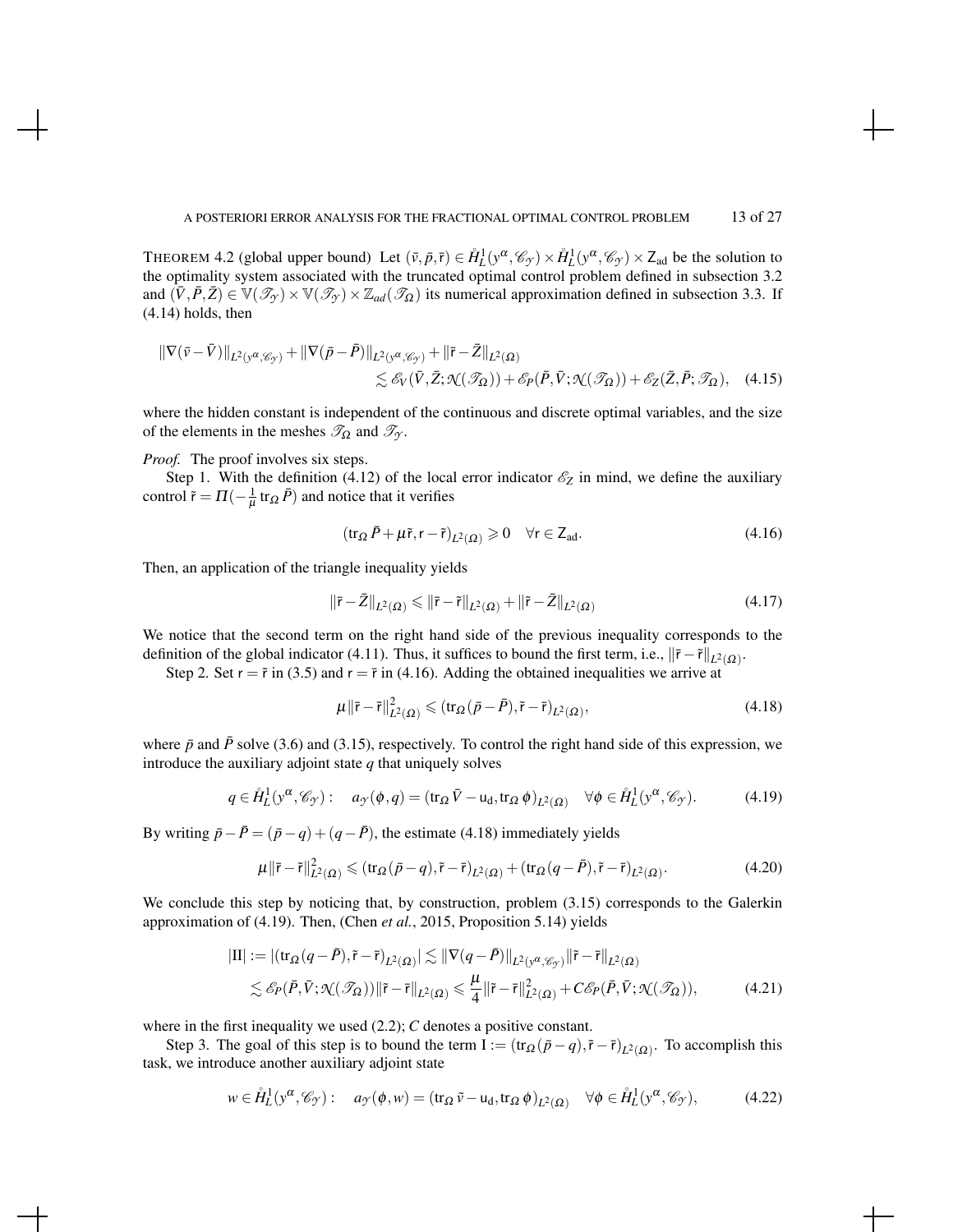where  $\tilde{v}$  is defined as the unique solution to

$$
\tilde{v} \in \mathring{H}_L^1(y^\alpha, \mathscr{C}_y) : \quad a_{\mathcal{Y}}(\tilde{v}, \phi) = (\tilde{r}, \text{tr}_\Omega \phi)_{L^2(\Omega)} \quad \forall \phi \in \mathring{H}_L^1(y^\alpha, \mathscr{C}_y), \tag{4.23}
$$

and  $\tilde{r} = \Pi(-\frac{1}{\mu} \text{tr}_{\Omega} \bar{P})$ . We then write  $\bar{p} - q = (\bar{p} - w) + (w - q)$  and bound each contribution to the term I separately. To do this, we observe that  $\bar{v} - \tilde{v}$  solves the problem  $a_y(\bar{v} - \tilde{v}, \phi) = (\bar{r} - \tilde{r}, \text{tr}_{\Omega} \phi)_{L^2(\Omega)}$ for all  $\phi \in \hat{H}_L^1(y^\alpha, \mathscr{C}_y)$ . On the other hand, for all these test functions,  $\bar{p} - w$  solves  $a_y(\phi, \bar{p} - w) =$  $(tr_{\Omega}(\bar{v}-\tilde{v}), tr_{\Omega} \phi)_{L^2(\Omega)}$ . Combining these two problems, we arrive at

$$
\mathcal{I}_1 := (\operatorname{tr}_{\Omega}(\bar{p} - w), \tilde{r} - \bar{r})_{L^2(\Omega)} = -a_{\mathcal{F}}(\bar{v} - \tilde{v}, \bar{p} - w) = -\|\operatorname{tr}_{\Omega}(\bar{v} - \tilde{v})\|_{L^2(\Omega)}^2 \leq 0. \tag{4.24}
$$

We now estimate the term  $I_2 := (\text{tr}_{\Omega}(w-q), \tilde{r} - \tilde{r})_{L^2(\Omega)}$ , where *w* and *q* solve problems (4.22) and (4.19), respectively. We observe that the difference  $w-q$  solves  $a_y(\phi, w-q) = (\text{tr}_{\Omega}(\tilde{v} - \bar{V}), \text{tr}_{\Omega} \phi)_{L^2(\Omega)}$ for all  $\phi \in \mathring{H}^1_L(y^\alpha, \mathscr{C}_y)$ . Thus, the trace estimate (2.2) and the stability of problem (4.19) yield

$$
|I_2| \lesssim \|\nabla(w-q)\|_{L^2(\mathcal{Y}^{\alpha},\mathcal{C}_{\mathcal{Y}})} \|\tilde{r}-\bar{r}\|_{L^2(\Omega)} \lesssim \|tr_{\Omega}(\tilde{v}-\bar{V})\|_{L^2(\Omega)} \|\tilde{r}-\bar{r}\|_{L^2(\Omega)}.
$$
 (4.25)

It suffices to bound the term  $|| tr_\Omega (\tilde{v} - \bar{V}) ||_{L^2(\Omega)}$ . To accomplish this task, we invoke the triangle inequality and obtain the estimate  $\|\text{tr}_{\Omega}(\tilde{v} - \bar{V})\|_{L^2(\Omega)} \leq \|\text{tr}_{\Omega}(\tilde{v} - v^*)\|_{L^2(\Omega)} + \|\text{tr}_{\Omega}(v^* - \bar{V})\|_{L^2(\Omega)}$ , where *v*<sup>∗</sup> denotes the unique solution to the following problem:

$$
v^* \in \mathring{H}_L^1(v^\alpha, \mathscr{C}_\mathcal{Y}): \quad a_\mathcal{Y}(v^*, \phi) = (\bar{Z}, \text{tr}_\Omega \phi)_{L^2(\Omega)} \quad \forall \phi \in \mathring{H}_L^1(v^\alpha, \mathscr{C}_\mathcal{Y}).\tag{4.26}
$$

Now, we invoke (2.2) and the stability of (4.26) to derive that  $|| \text{tr}_{\Omega} (\tilde{v} - v^*) ||_{L^2(\Omega)} \lesssim ||\tilde{r} - \bar{Z}||_{L^2(\Omega)}$ . This, in view of the definition of  $\mathscr{E}_Z$ , given by (4.11)–(4.12), yields

$$
\|\operatorname{tr}_{\Omega}(\tilde{v} - v^*)\|_{L^2(\Omega)} \lesssim \mathscr{E}_{Z}(\bar{Z}, \bar{P}; \mathscr{T}_{\Omega}).\tag{4.27}
$$

To control the remainder term, we observe that problem (3.13) corresponds to the Galerkin approximation of (4.26). Consequently, (2.2) and (Chen *et al.*, 2015, Proposition 5.14) yield

$$
\|\operatorname{tr}_{\Omega}(v^* - \bar{V})\|_{L^2(\Omega)} \lesssim \|\nabla(v^* - \bar{V})\|_{L^2(v^\alpha, \mathscr{C}_\mathcal{Y})} \lesssim \mathscr{E}_V(\bar{V}, \bar{Z}; \mathfrak{N}(\mathscr{T}_\Omega)).\tag{4.28}
$$

In view of (4.25), the collection of the estimates (4.27) and (4.28) allows us to obtain

$$
|I_2|\leqslant \frac{\mu}{4}\|\tilde{r}-\bar{r}\|_{L^2(\Omega)}^2+C\left(\mathscr{E}_Z^2(\bar{Z},\bar{P};\mathscr{T}_\Omega)+\mathscr{E}_V^2(\bar{V},\bar{Z};\mathfrak{K}(\mathscr{T}_\Omega))\right),
$$

where *C* denotes a positive constant. Since (4.24) tells us that  $I_1 \leq 0$ , we obtain a similar estimate for the term  $I = I_1 + I_2$ . This estimate implies, on the basis of (4.20) and (4.21), the following bound

$$
\|\bar{\mathbf{r}}-\tilde{\mathbf{r}}\|_{L^2(\Omega)}^2 \lesssim \mathscr{E}_{V}^2(\bar{V}, \bar{Z}; \mathcal{N}(\mathscr{T}_{\Omega})) + \mathscr{E}_{P}^2(\bar{P}, \bar{V}; \mathscr{T}_{\Omega}) + \mathscr{E}_{Z}^2(\bar{Z}, \bar{P}; \mathscr{T}_{\Omega}),
$$

which, invoking  $(4.17)$ , provides an estimate for the error in control approximation:

$$
\|\bar{\mathbf{r}} - \bar{Z}\|_{L^2(\Omega)} \lesssim \mathscr{E}_{\text{ocp}}(\bar{V}, \bar{P}, \bar{Z}; \mathscr{T}_{\gamma}).\tag{4.29}
$$

Step 4. The goal of this step in to bound the error  $\|\nabla(\bar{v}-\bar{V})\|_{L^2(y^\alpha, \mathscr{C}_{\mathcal{Y}})}$  in terms of the ideal error indicator (4.5). We employ similar arguments to the ones developed in step 2. We write  $\bar{v} - \bar{V} =$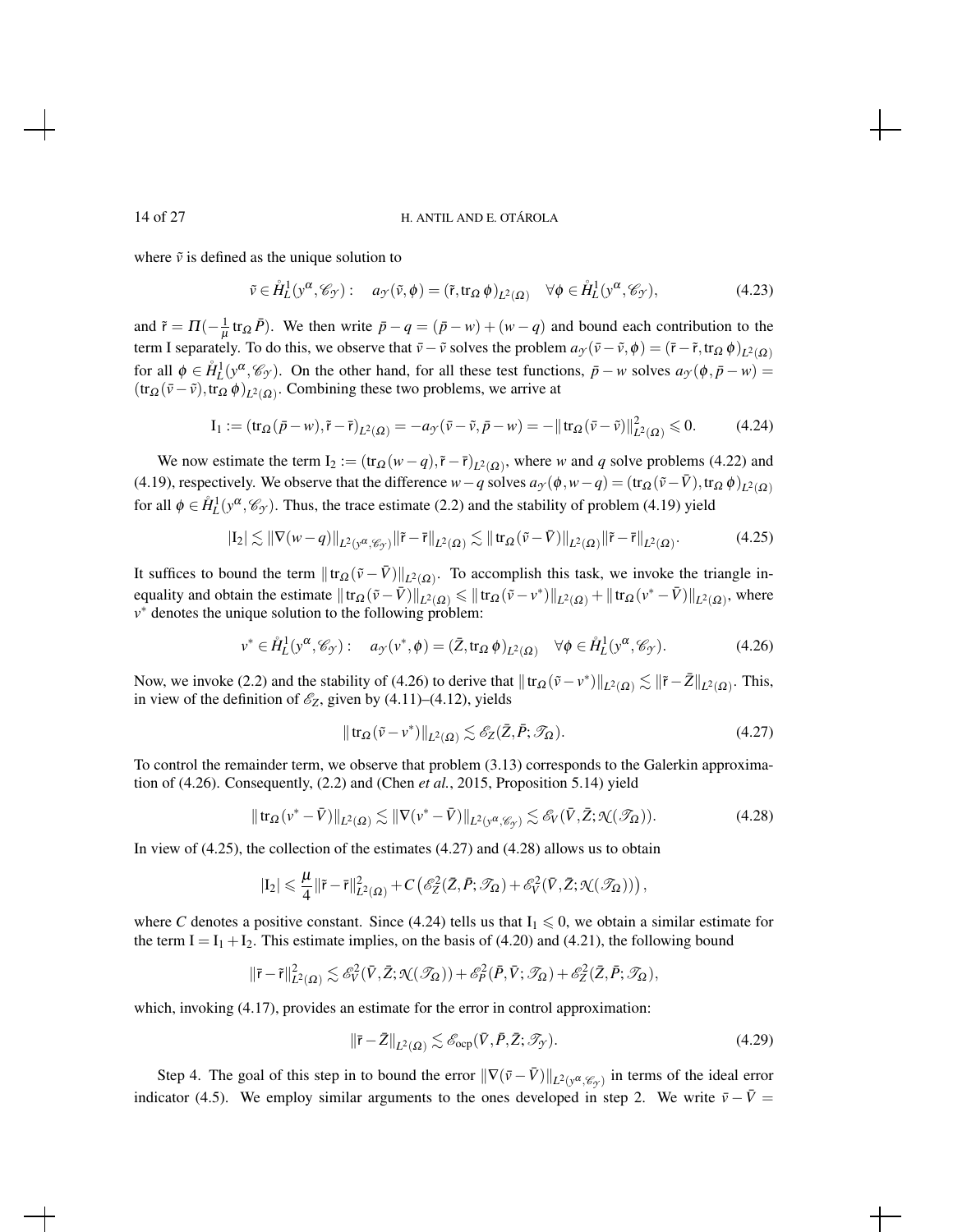$(\bar{v}-v^*) + (v^*-\bar{V})$ , where  $v^*$  is defined in (4.26). The stability of problem (4.26) and the estimate (4.29) immediately provide the bound

$$
\|\nabla (\bar{v}-v^*)\|_{L^2(y^\alpha, \mathscr C_{\mathcal Y})} \lesssim \|\bar{r}-\bar{Z}\|_{L^2(\Omega)} \lesssim \mathscr{E}_{\rm ocp}(\bar{V}, \bar{P}, \bar{Z}; \mathscr T_{\mathcal Y}).
$$

which, combined with (4.28), allows us to derive

$$
\|\nabla(\bar{v} - \bar{V})\|_{L^2(\mathbf{y}^{\alpha}, \mathscr{C}_{\mathcal{Y}})} \lesssim \mathscr{E}_{\text{ocp}}(\bar{V}, \bar{P}, \bar{Z}; \mathscr{T}_{\mathcal{Y}}). \tag{4.30}
$$

Step 5. We bound the term  $\|\nabla(\bar{p} - \bar{P})\|_{L^2(y^\alpha, \mathscr{C}_{\gamma})}$ . To accomplish this task, we invoke the triangle inequality and write

$$
\|\nabla(\bar{p}-\bar{P})\|_{L^2(y^\alpha,\mathscr{C}_{\mathcal{Y}})}\leqslant \|\nabla(\bar{p}-q)\|_{L^2(y^\alpha,\mathscr{C}_{\mathcal{Y}})}+\|\nabla(q-\bar{P})\|_{L^2(y^\alpha,\mathscr{C}_{\mathcal{Y}})}.
$$

where *q* is defined as the solution to problem (4.19). Applying the stability of problem (4.19), the trace estimate (2.2), and (4.30), we arrive at

$$
\|\nabla(\bar{p}-q)\|_{L^2(y^\alpha, \mathscr C_{\mathcal Y})} \lesssim \|\operatorname{tr}_\Omega(\bar{v}-\bar{V})\|_{L^2(y^\alpha, \mathscr C_{\mathcal Y})} \lesssim \mathscr{E}_{\rm ocp}(\bar{V}, \bar{P}, \bar{Z}; \mathscr T_{\mathcal Y}).
$$

On the other hand, since  $\bar{P}$ , solution to (3.15), corresponds to the Galerkin approximation of *q*, solution to (4.19), we invoke (Chen *et al.*, 2015, Proposition 5.14) to derive

$$
\|\nabla (q-\bar{P})\|_{L^2(\mathbf{y}^\alpha,\mathscr{C}_{\mathcal{Y}})}\lesssim \mathscr{E}_P(\bar{P},\bar{Z};\mathcal{K}(\mathscr{T}_\Omega)).
$$

Collecting the derived estimates, we obtain that

$$
\|\nabla(\bar{p} - \bar{P})\|_{L^2(\mathcal{Y}^{\alpha}, \mathscr{C}_{\mathcal{Y}})} \lesssim \mathscr{E}_{\text{ocp}}(\bar{V}, \bar{P}, \bar{Z}; \mathscr{T}_{\mathcal{Y}}). \tag{4.31}
$$

Step 6. Finally, the desired estimate (4.15) follows from a simple collection of the estimates (4.29),  $(4.30)$  and  $(4.31)$ .

We now derive a local lower bound that measures the quality of  $\mathscr{E}_{\text{ocp}}$  (efficiency). To achieve this, we define

$$
C(d_s, \mu) = \max\{2d_s^{-1}, d_s^{-\frac{1}{2}}(\mu^{-1} + d_s^{-\frac{1}{2}}), 1 + d_s^{-\frac{1}{2}}\}.
$$
 (4.32)

THEOREM 4.3 (local lower bound) Let  $(\bar{v}, \bar{p}, \bar{r}) \in \mathring{H}_L^1(y^\alpha, \mathscr{C}_y) \times \mathring{H}_L^1(y^\alpha, \mathscr{C}_y) \times Z_{ad}$  be the solution to the optimality system associated with the truncated optimal control problem defined in subsection 3.2 and  $(\bar{V}, \bar{P}, \bar{Z}) \in \mathbb{V}(\mathcal{I}_{\mathcal{I}}) \times \mathbb{V}(\mathcal{I}_{\mathcal{I}}) \times \mathbb{Z}_{ad}(\mathcal{I}_{\Omega})$  its numerical approximation defined in subsection 3.3. Then,

$$
\mathscr{E}_{V}(\bar{V}, \bar{Z}; \mathscr{C}_{z'}) + \mathscr{E}_{P}(\bar{P}, \bar{V}; \mathscr{C}_{z'}) + \mathscr{E}_{Z}(\bar{Z}, \bar{P}; S_{z'})
$$
  
\$\leq C(s, \mu) \left( \|\nabla(\bar{v} - \bar{V})\|\_{L^{2}(y^{\alpha}, \mathscr{C}\_{z'})} + \|\nabla(\bar{p} - \bar{P})\|\_{L^{2}(y^{\alpha}, \mathscr{C}\_{z'})} + \|\bar{r} - \bar{Z}\|\_{L^{2}(S\_{z'})} \right), \quad (4.33)\$

where  $C(d_s, \mu)$  depends only on  $d_s$  and the parameter  $\mu$  and is defined in (4.32).

*Proof.* We proceed in three steps.

Step 1. We begin by analyzing the efficiency properties of the indicator  $\mathscr{E}_V$  defined, locally, by (4.8). Let  $z' \in \mathcal{N}(\mathcal{I}_{\Omega})$ . We invoke the fact that  $\zeta_{z'}$  solves the local problem (4.7) and conclude that

$$
\mathscr{E}^2_V(\bar{V},\bar{Z};\mathscr{C}_{z'})=a_{z'}(\zeta_{z'},\zeta_{z'})=\langle \bar{r},\operatorname{tr}_\Omega\zeta_{z'}\rangle+\langle \bar{Z}-\bar{r},\operatorname{tr}_\Omega\zeta_{z'}\rangle-a_{z'}(\bar{V},\zeta_{z'}).
$$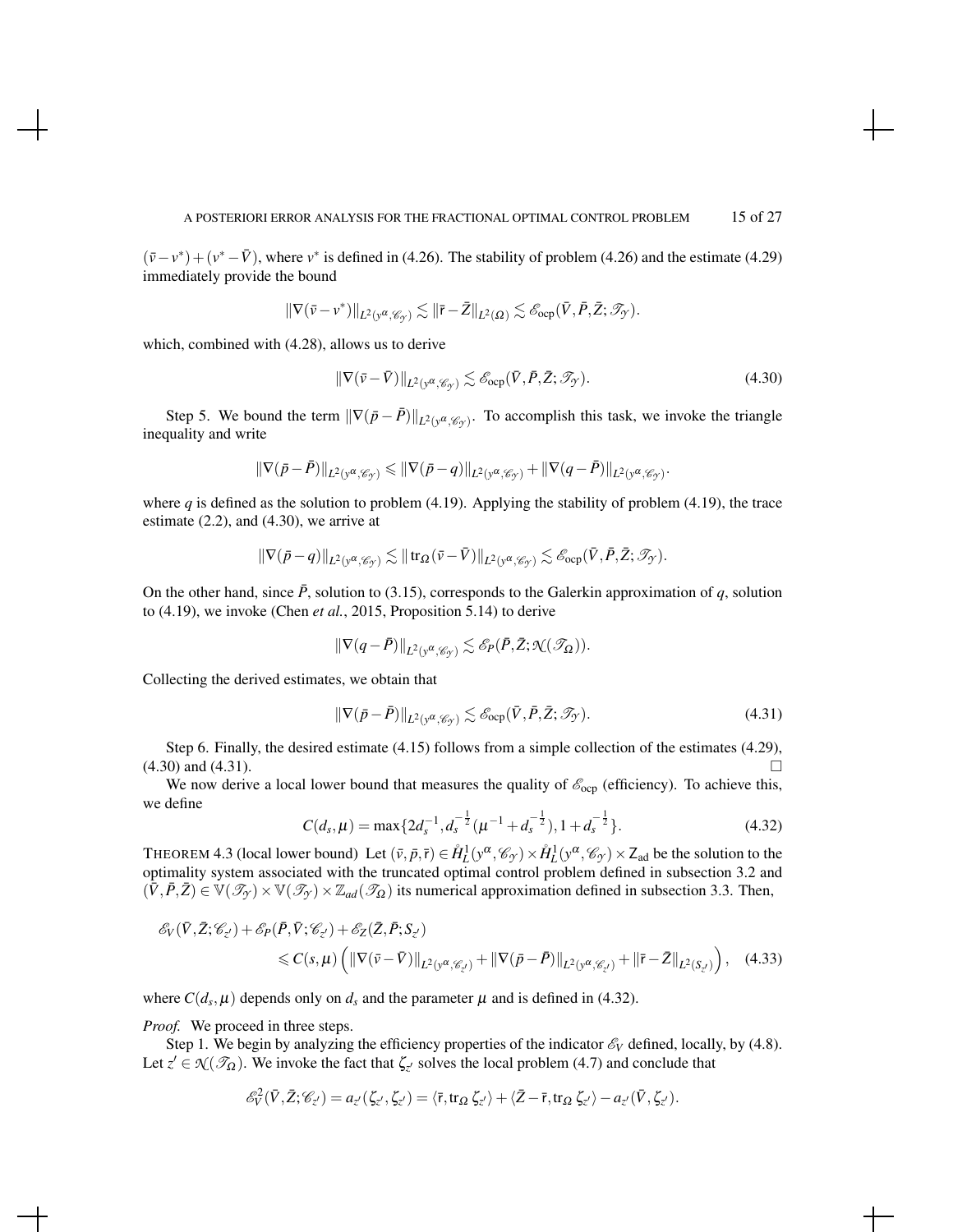Define  $e_V = \bar{v} - \bar{V}$ , where  $\bar{v}$  solves (3.4). Invoking (4.4) with  $C_{tr_\Omega} \leq d_s^{-\frac{1}{2}}$  and a simple application of the Cauchy-Schwarz inequality, we arrive at

$$
\begin{split} \mathscr{E}^2_V(\bar{V},\bar{Z};\mathscr{C}_{z'}) \leqslant d_s^{-1}\|\nabla e_V\|_{L^2(\mathbf{y}^\alpha,\mathscr{C}_{z'})}\|\nabla \zeta_{z'}\|_{L^2(\mathbf{y}^\alpha,\mathscr{C}_{z'})} + \|\bar{\mathbf{r}}-\bar{Z}\|_{L^2(\mathbf{S}_{z'})}\|\operatorname{tr}_\Omega\zeta_{z'}\|_{L^2(\mathbf{S}_{z'})}\\ \leqslant \left(d_s^{-1}\|\nabla e_V\|_{L^2(\mathbf{y}^\alpha,\mathscr{C}_{z'})} + d_s^{-\frac{1}{2}}\|\bar{\mathbf{r}}-\bar{Z}\|_{L^2(\mathbf{S}_{z'})}\right)\|\nabla \zeta_{z'}\|_{L^2(\mathbf{y}^\alpha,\mathscr{C}_{z'})}. \end{split}
$$

This, in view of definition (4.8), implies the efficiency of  $\mathscr{E}_V$ :

$$
\mathscr{E}_{V}(\bar{V}, \bar{Z}; \mathscr{C}_{z'}) \leq d_{s}^{-1} \|\nabla e_{V}\|_{L^{2}(y^{\alpha}, \mathscr{C}_{z'})} + d_{s}^{-\frac{1}{2}} \|\bar{r} - \bar{Z}\|_{L^{2}(S_{z'})}.
$$
\n(4.34)

Step 2. In this step we elucidate the efficiency properties of the indicator  $\mathscr{E}_P$  defined in (4.10). Following the arguments elaborated in step 1, we write

$$
\mathscr{E}_{P}^{2}(\bar{P},\bar{V};\mathscr{C}_{z'})=\langle\text{tr}_{\Omega}(\bar{V}-\bar{v}),\chi_{z'}\rangle+a_{z'}(e_{P},\chi_{z'}),
$$

where  $\chi_{z'} \in \mathbb{W}(\mathscr{C}_{z'})$  solves (4.9). An application of (4.4) with  $C_{tr_\Omega} \leqslant d_s^{-\frac{1}{2}}$  and the Cauchy-Schwarz inequality yield

$$
\mathcal{E}_P(\bar{V}, \bar{Z}; \mathscr{C}_{z'}) \le d_s^{-1} \|\nabla e_V\|_{L^2(\mathcal{V}^{\alpha}, \mathscr{C}_{z'})} + d_s^{-1} \|\nabla e_P\|_{L^2(\mathcal{V}^{\alpha}, \mathscr{C}_{z'})}.
$$
\n(4.35)

Step 3. The goal of this step is to analyze the efficiency properties of the indicator  $\mathscr{E}_Z$  defined by (4.11)–(4.12). A trivial application of the triangle inequality yields

$$
\mathscr{E}_{Z}(\bar{Z}, \bar{P}; S_{z'}) \leq \|\bar{Z} - \Pi(-\frac{1}{\mu} \operatorname{tr}_{\Omega} \bar{p})\|_{L^{2}(S_{z'})} + \|\Pi(-\frac{1}{\mu} \operatorname{tr}_{\Omega} \bar{p}) - \Pi(-\frac{1}{\mu} \operatorname{tr}_{\Omega} \bar{P})\|_{L^{2}(S_{z'})},
$$

where  $\Pi$  denotes the nonlinear projector defined by (4.13). Now, in view of the local Lipschitz continuity of  $\Pi$ , the fact that  $\bar{r} = \Pi(-\frac{1}{\mu} \text{tr}_{\Omega} \bar{p})$  and the trace estimate (4.4) imply that

$$
\mathcal{E}_Z(\bar{Z}, \bar{P}; S_{z'}) \le ||\bar{r} - \bar{Z}||_{L^2(S_{z'})} + \frac{d_s^{-\frac{1}{2}}}{\mu} ||\nabla e_P||_{L^2(\mathcal{Y}^{\alpha}; \mathcal{C}_{z'})}.
$$
\n(4.36)

Step 4. The desired estimate (4.33) follows from a collection of the estimates (4.34), (4.35), and  $(4.36)$ . This concludes the proof.

REMARK 4.1 (Local efficiency) Examining the proof of Theorem 4.3, we realize that the error indicators  $\mathscr{E}_V$ ,  $\mathscr{E}_P$  and  $\mathscr{E}_Z$  are locally efficient; see inequalities (4.34), (4.35) and (4.36), respectively. In addition, in all these inequalities the involved constants are known and depend only on the parameter *s*, through the constant  $d_s$ , and the parameter  $\mu$ . The key ingredients to derive the local efficiency property of the error estimator  $\mathscr{E}_Z$  are the local Lipschitz continutiy of  $\Pi$  and the trace estimate (4.4). We comment that obtaining local a posteriori error bounds for the discretization of an optimal control problem is not always possible. We refer the reader to the Remark 3.3 in Kohls *et al.* (2014) for a thorough discussion on this matter.

### 4.4 *A computable a posteriori error estimator*

The a posteriori error estimator proposed and analyzed in subsection 4.3 has an obvious drawback: given a node *z'*, its construction requires the knowledge of the functions  $\zeta_{z'}$  and  $\chi_{z'}$  that solve exactly the infinite–dimensional problems (4.7) and (4.9), respectively. However, it provides intuition and sets the mathematical framework under which we will define a computable and anisotropic a posteriori error estimator. To describe it, we define the following discrete local spaces.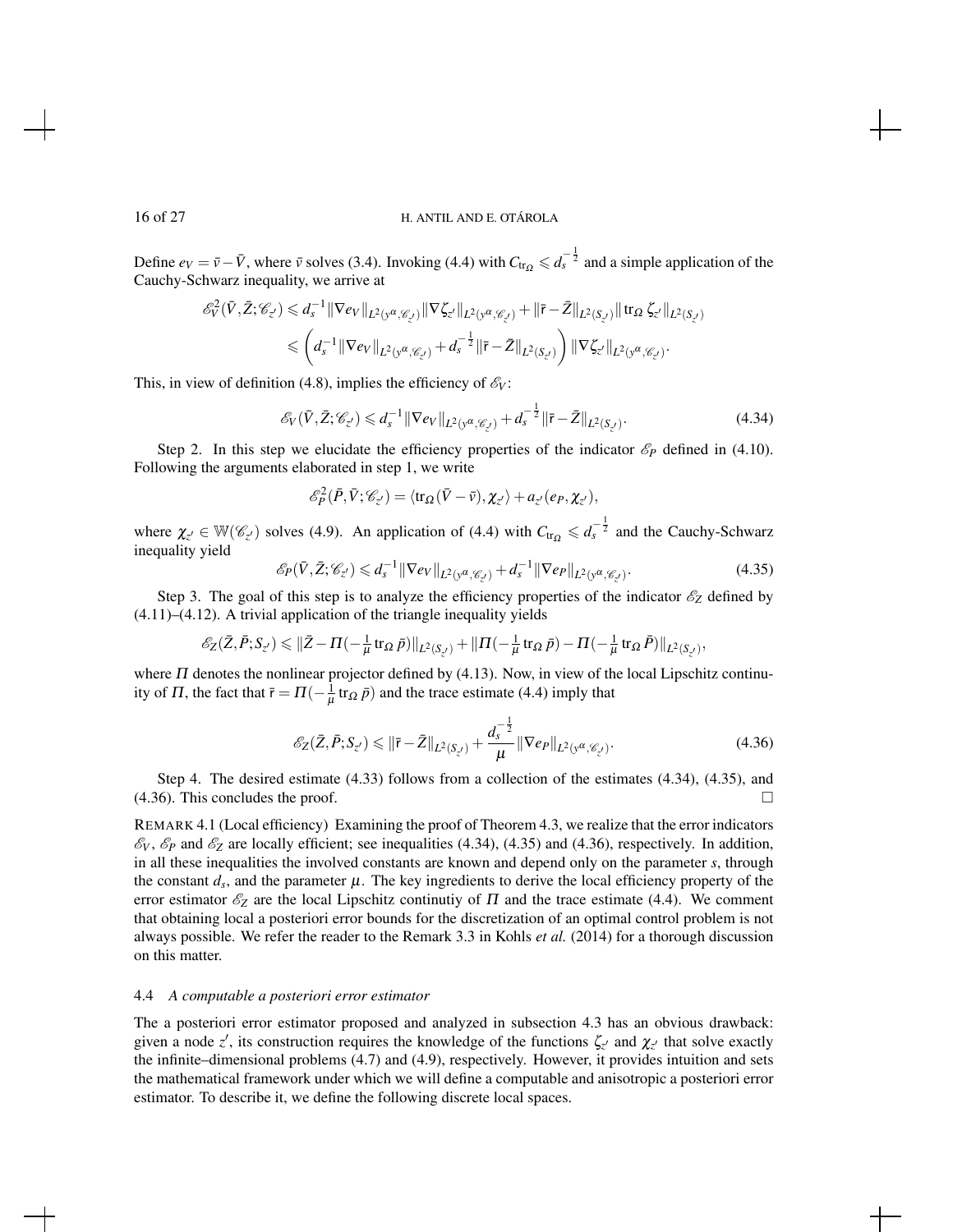#### A POSTERIORI ERROR ANALYSIS FOR THE FRACTIONAL OPTIMAL CONTROL PROBLEM 17 of 27

DEFINITION 4.4 (discrete local spaces) For  $z' \in \mathcal{N}(\mathcal{S}_{\Omega})$ , we define

$$
\mathscr{W}(\mathscr{C}_{z'}) = \left\{ W \in C^0(\overline{\mathscr{C}_{z'}}) : W|_T \in \mathscr{P}_2(K) \otimes \mathbb{P}_2(I) \forall T = K \times I \in \mathscr{C}_{z'}, W|_{\partial \mathscr{C}_{z'} \setminus \Omega \times \{0\}} = 0 \right\},\
$$

where, if *K* is a quadrilateral,  $\mathcal{P}_2(K)$  stands for  $\mathbb{Q}_2(K)$  — the space of polynomials of degree not larger than 2 in each variable. If *K* is a simplex,  $\mathcal{P}_2(K)$  corresponds to  $\mathbb{P}_2(K) \oplus \mathbb{B}(K)$  where where  $\mathbb{P}_2(K)$ stands for the space of polynomials of total degree at most 2, and  $\mathbb{B}(K)$  is the space spanned by a local cubic bubble function.

With these discrete spaces at hand, we proceed to define the computable counterpart of the error indicator  $\mathcal{E}_{\text{ocp}}$  given by (4.5). This indicator is defined as follows:

$$
E_{\text{ocp}}(\bar{V}, \bar{P}, \bar{Z}; \mathscr{T}_{\mathcal{Y}}) = E_V(\bar{V}, \bar{Z}; \mathcal{N}(\mathscr{T}_{\Omega})) + E_P(\bar{P}, \bar{V}; \mathcal{N}(\mathscr{T}_{\Omega})) + E_Z(\bar{Z}, \bar{P}; \mathscr{T}_{\Omega}), \tag{4.37}
$$

where  $\mathcal{T}_{\gamma} \in \mathbb{T}$  is the anisotropic mesh defined in subsection 3.3 and  $\bar{V}$ ,  $\bar{P}$  and  $\bar{Z}$  denote the optimal variables solving the fully discrete optimal control problem. To describe the first contribution in (4.37), we define  $\eta_{z'} \in \mathcal{W}(\mathcal{C}_{z'})$  as the solution to

$$
a_{z'}(\eta_{z'}, W) = \langle \bar{Z}, \text{tr}_{\Omega} W \rangle - a_{z'}(\bar{V}, W) \quad \forall W \in \mathcal{W}(\mathcal{C}_{z'}).
$$
 (4.38)

We then define the local and computable error estimator, for the state equation, as

$$
E_V(\bar{V}, \bar{Z}; \mathscr{C}_{z'}) := \|\nabla \eta_{z'}\|_{L^2(\mathbf{y}^{\alpha}, \mathscr{C}_{z'})},\tag{4.39}
$$

and the global error estimator  $E_V(\bar{V}, \bar{Z}; \mathcal{K}(\mathcal{I}_{\Omega})) := \left(\sum_{z' \in \mathcal{K}(\mathcal{I}_{\Omega})} E_V^2(\bar{V}, \bar{Z}; \mathcal{C}_{z'})\right)^{\frac{1}{2}}$ .

The second contribution in (4.37) is defined on the basis of the discrete object  $\theta_{z'} \in \mathcal{W}(\mathcal{C}_{z'})$  that solves the following local problem:

$$
a_{z'}(\theta_{z'}, W) = \langle \text{tr}_{\Omega} \,\overline{V} - \mathsf{u}_d, \text{tr}_{\Omega} \, W \rangle - a_{z'}(\overline{P}, W) \quad \forall W \in \mathscr{W}(\mathscr{C}_{z'}). \tag{4.40}
$$

We thus define the local and computable error indicator

$$
E_P(\bar{P}, \bar{V}; \mathscr{C}_{z'}) := \|\nabla \theta_{z'}\|_{L^2(\mathbf{y}^{\alpha}, \mathscr{C}_{z'})}
$$
(4.41)

and the global error indicator  $E_P(\bar{P}, \bar{V}; \mathcal{K}(\mathcal{I}_{\Omega})) := \left(\sum_{z' \in \mathcal{K}(\mathcal{I}_{\Omega})} E_P^2(\bar{P}, \bar{V}; \mathcal{C}_{z'})\right)^{\frac{1}{2}}$ .

The third contribution in (4.37), i.e., the error indicator associated to the optimal control  $E_Z$ , is defined by (4.12)–(4.11).

We now explore the connection between the error estimator  $E_{\text{ocp}}$  and the error. We first obtain a lower bound that does not involve any oscillation term.

THEOREM 4.5 (local lower bound) Let  $(\bar{v}, \bar{p}, \bar{r}) \in \mathring{H}_L^1(y^\alpha, \mathscr{C}_y) \times \mathring{H}_L^1(y^\alpha, \mathscr{C}_y) \times Z_{ad}$  be the solution to the optimality system associated with the truncated optimal control problem defined in subsection 3.2 and  $(\bar{V}, \bar{P}, \bar{Z}) \in \mathbb{V}(\mathcal{I}_{\mathcal{I}}) \times \mathbb{V}(\mathcal{I}_{\mathcal{I}}) \times \mathbb{Z}_{ad}(\mathcal{I}_{\Omega})$  its numerical approximation defined in subsection 3.3. Then,

$$
E_V(\bar{V}, \bar{Z}; \mathscr{C}_{z'}) + E_P(\bar{P}, \bar{V}; \mathscr{C}_{z'}) + E_Z(\bar{Z}, \bar{P}; S_{z'})
$$
  
\$\leq C(s, \mu) \left( \|\nabla(\bar{v} - \bar{V})\|\_{L^2(\mathcal{Y}^\alpha; \mathscr{C}\_{z'})} + \|\nabla(\bar{p} - \bar{P})\|\_{L^2(\mathcal{Y}^\alpha; \mathscr{C}\_{z'})} + \|\bar{r} - \bar{Z}\|\_{L^2(S\_{z'})} \right), \quad (4.42)\$

where  $C(d_s, \mu)$  depends only on  $d_s$  and the parameter  $\mu$  and is defined in (4.32).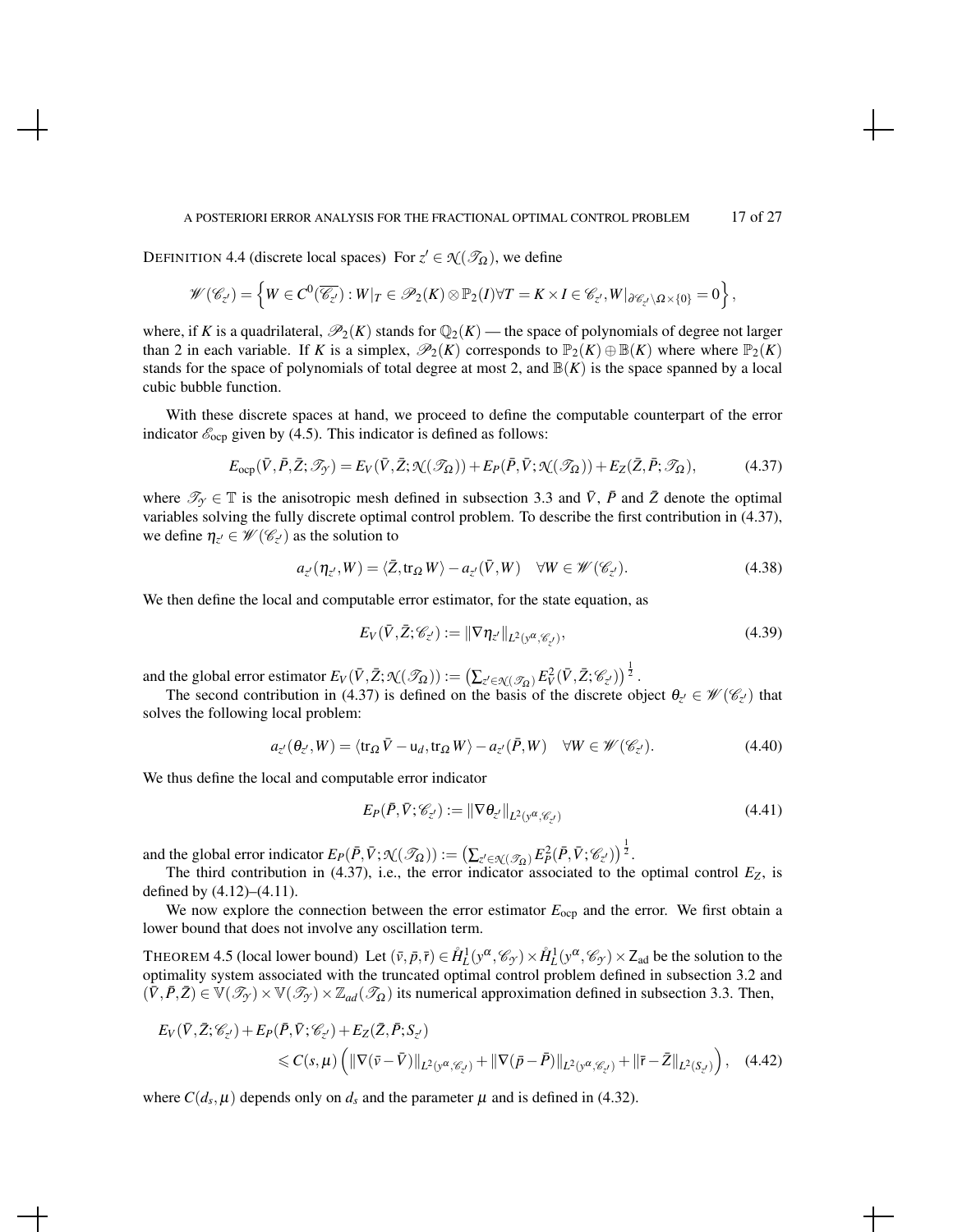*Proof.* The proof of the estimate (4.42) repeats the arguments developed in the proof of Theorem 4.3. We analyze the local efficiency of the indicator  $E_V$  defined in (4.39). To do this, we let  $z' \in \mathcal{N}(\mathcal{I}_\Omega)$ . Employing the fact that  $\eta_{z'}$  solves problem (4.38) and recalling that  $\bar{r}$  denotes the optimal control, we arrive at

$$
E_V^2(\bar{V},\bar{Z};\mathscr{C}_{z'})=a_{z'}(\eta_{z'},\eta_{z'})=\langle \bar{r},\eta_{z'}\rangle+\langle \bar{Z}-\bar{r},\eta_{z'}\rangle-a_{z'}(\bar{V},\eta_{z'}).
$$

Invoking the trace estimate (4.4) with constant  $C_{tr_\Omega} \leq d_s^{-\frac{1}{2}}$ , the fact that  $\bar{v}$  solves problem (3.4) and the Cauchy-Schwarz inequality, we obtain

$$
E^2_{V}(\bar{V},\bar{Z};\mathscr{C}_{z'})\leqslant \left(d_s^{-1}\|\nabla (\bar{v}-\bar{V})\|_{L^2(\mathbf{y}^\alpha,\mathscr{C}_{z'})}+d_s^{-\frac{1}{2}}\|\bar{r}-\bar{Z}\|_{L^2(S_{z'})}\right)\|\nabla \eta_{z'}\|_{L^2(\mathbf{y}^\alpha,\mathscr{C}_{z'})},
$$

which, in light of (4.39), immediately yields the desired result

$$
E_V(\bar{V}, \bar{Z}; \mathscr{C}_{Z'}) \leq d_s^{-1} \|\nabla (\bar{v} - \bar{V})\|_{L^2(y^{\alpha}, \mathscr{C}_{Z'})} + d_s^{-\frac{1}{2}} \|\bar{r} - \bar{Z}\|_{L^2(S_{Z'})}.
$$

The efficiency analysis for the terms *E<sup>P</sup>* and *E<sup>Z</sup>* follow similar arguments. For brevity we skip the  $\Box$ 

REMARK 4.2 (strong efficiency) We remark that that the lower bound (4.42) implies a strong concept of efficiency: it is free of any oscillation term and the involved constant  $C(d_s, \mu)$  is known and given by (4.32). The relative size of the local error indicator dictates mesh refinement regardless of fine structure of the data. The analysis is valid for the family of anisotropic meshes  $\mathcal{T}_{\gamma}$  and allows the nonuniformly coefficients involved in problems (3.4) and (3.6).

We now proceed to analyze the reliability properties of the anisotropic and computable error indicator *E*ocp defined in (4.37). To achieve this, we introduce the so-called *data oscillation*. Given a function  $f \in L^2(\Omega)$  and  $z' \in \mathcal{N}(\mathcal{I}_\Omega)$ , we define the local oscillation of the function *f* as

$$
\mathsf{osc}(f; S_{z'}) := h_{z'}^s \| f - f_{z'} \|_{L^2(S_{z'})},\tag{4.43}
$$

where,  $h_{z'} = \min\{h_K : K \ni z'\}$  and  $f_{z'}|_K \in \mathbb{R}$  is the average of *f* over *K*, i.e.,

$$
f_{z'}|_K := \oint_K f. \tag{4.44}
$$

The global data oscillation is then defined as

$$
\text{osc}(f; \mathcal{T}_{\Omega}) := \left(\sum_{z' \in \mathcal{R}(\mathcal{T}_{\Omega})} \text{osc}(f; S_{z'})^2\right)^{\frac{1}{2}}.
$$
\n(4.45)

To present our results in a concise manner, we define  $D = (u_d, tr_{\Omega} \overline{V})$  and

$$
\mathsf{osc}(D; S_{z'}) := \mathsf{osc}(u_d; S_{z'}) + \mathsf{osc}(tr_{\Omega} \bar{V}; S_{z'}).
$$
\n(4.46)

We define  $\text{osc}(D;\mathcal{T}_{\Omega})$  accordingly. We also define the *total error indicator* 

$$
\mathscr{E}(\bar{V}, \bar{P}, \bar{Z}; \mathscr{C}_{z'}) := \left( E_{\text{ocp}}(\bar{V}, \bar{P}, \bar{Z}; \mathscr{C}_{z'})^2 + \text{osc}(D; S_{z'})^2 \right)^{\frac{1}{2}} \quad \forall z' \in \mathcal{K}(\mathscr{T}_{\Omega}). \tag{4.47}
$$

This indicator will be used to mark elements for refinement in the AFEM proposed in section 5. The following remark is then necessary.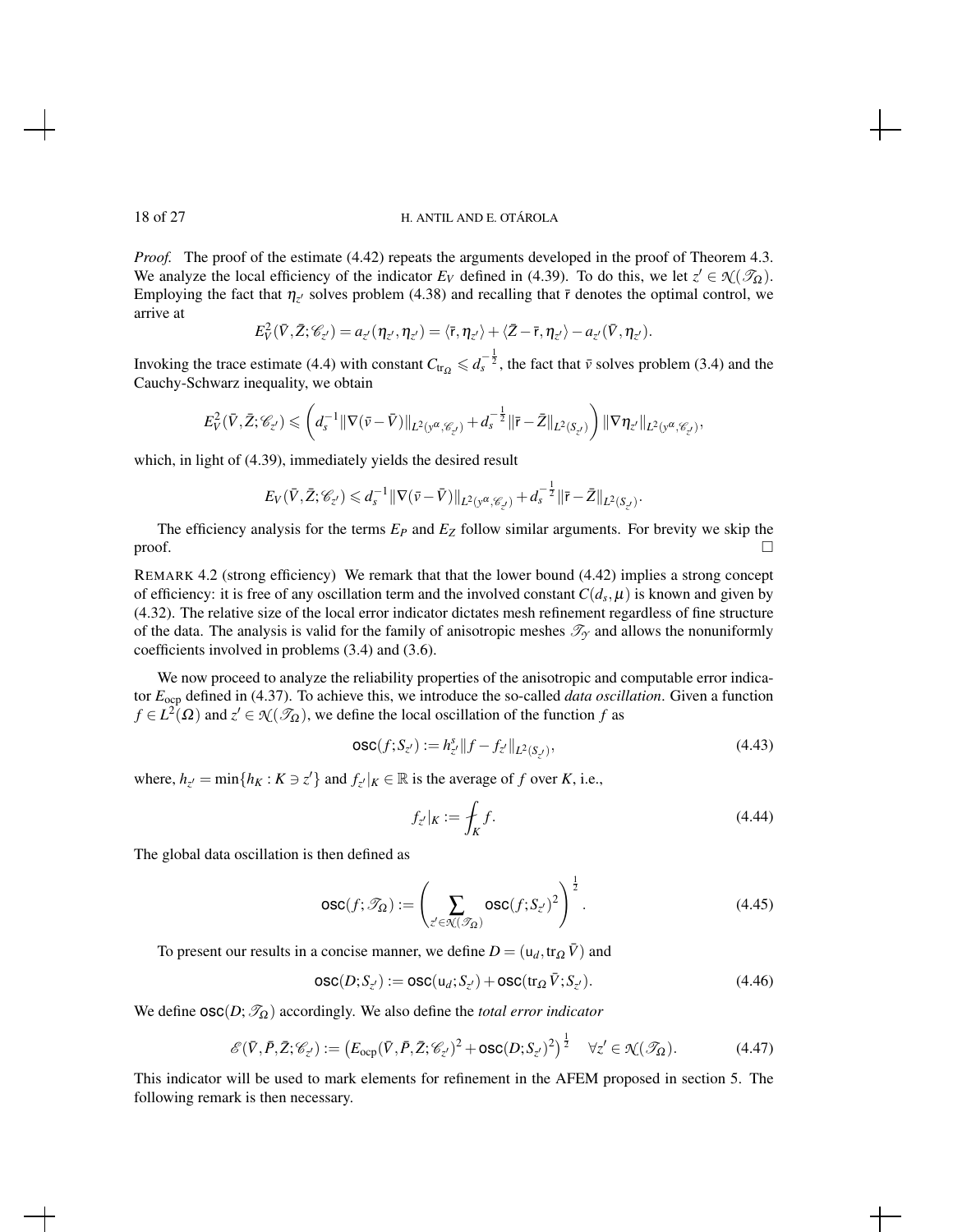REMARK 4.3 (marking) We comment that, in contrast to Cascón *et al.* (2008), the proposed AFEM will utilize the total error indicator, namely the sum of energy error and oscillation, for marking. This could be avoided if  $E_{\text{ocp}}(\bar{V}, \bar{P}, \bar{Z}; \mathcal{C}_{z'}) \geq \text{Cosc}(\mathfrak{u}_d; S_{z'})$  for  $C > 0$ . While this property is trivial for the residual estimator with  $C = 1$ , it is in general false for other families of estimators such as the one we are proposing in this work. We refer to Cascón *et al.* (2008) for a thorough discussion on this matter.

Let 
$$
\mathcal{K}_{\mathcal{J}_{\Omega}} = \{S_{z'} : z' \in \mathcal{N}(\mathcal{J}_{\Omega})\}
$$
 and, for any  $\mathcal{M} \subset \mathcal{K}_{\mathcal{J}_{\Omega}}$ , we set  $\mathcal{M}_{\mathcal{J}} = \mathcal{M} \times (0, \mathcal{J})$  and

$$
\mathscr{E}(\bar{V}, \bar{P}, \bar{Z}; \mathscr{M}_{\mathscr{F}}) := \left( \sum_{S_{z'} \in \mathscr{M}} \mathscr{E}(\bar{V}, \bar{P}, \bar{Z}; \mathscr{C}_{z'})^2 \right) , \qquad (4.48)
$$

where, we recall that  $\mathcal{C}_{z'} = S_{z'} \times (0, \mathcal{Y})$ . With these ingredients at hand, we present the following result.

THEOREM 4.6 (global upper bound) Let  $(\bar{v}, \bar{p}, \bar{r}) \in \mathring{H}_L^1(y^\alpha, \mathscr{C}_y) \times \mathring{H}_L^1(y^\alpha, \mathscr{C}_y) \times Z_{ad}$  be the solution to the optimality system associated with the truncated optimal control problem defined in subsection 3.2 and  $(\bar{V}, \bar{P}, \bar{Z}) \in \mathbb{V}(\mathcal{I}_{\mathcal{F}}) \times \mathbb{V}(\mathcal{I}_{\mathcal{F}}) \times \mathbb{Z}_{ad}(\mathcal{I}_{\Omega})$  its numerical approximation defined in subsection 3.3. If (4.14) and (Chen *et al.*, 2016, Conjecture 5.28) hold, then

$$
\|\nabla(\bar{v}-\bar{V})\|_{L^{2}(y^{\alpha},\mathscr{C}_{\mathcal{Y}})}+\|\nabla(\bar{p}-\bar{P})\|_{L^{2}(y^{\alpha},\mathscr{C}_{\mathcal{Y}})}+\|\bar{r}-\bar{Z}\|_{L^{2}(\Omega)}\lesssim \mathscr{E}(\bar{V},\bar{P},\bar{Z};\mathscr{T}_{\mathcal{Y}}),
$$
(4.49)

where the hidden constant is independent of the continuous and discrete optimal variables and the size of the elements in the meshes  $\mathcal{T}_{\Omega}$  and  $\mathcal{T}_{\gamma}$ .

*Proof.* The proof of the estimate (4.49) follows closely the arguments developed in the proof of Theorem 4.2; the difference being the use of the computable error indicator  $E_{\text{ocp}}$  instead of the ideal estimator  $\mathcal{E}_{\text{ocp}}$ . We start by bounding the error in the control approximation. Defining  $\tilde{r} = \Pi(-\frac{1}{\mu} \text{tr}_{\Omega} \bar{P})$ , estimate (4.17) implies that

$$
\|\bar{\mathbf{r}} - \bar{Z}\|_{L^2(\Omega)} \le \|\bar{\mathbf{r}} - \tilde{\mathbf{r}}\|_{L^2(\Omega)} + E_Z(\bar{Z}, \bar{P}; \mathcal{I}_\Omega). \tag{4.50}
$$

To control the remainder term, we invoke (4.20) with *q* defined by (4.19) and write

$$
\mu \|\bar{\mathbf{r}} - \tilde{\mathbf{r}}\|_{L^2(\Omega)}^2 \leq (\text{tr}_{\Omega}(\bar{p} - q), \tilde{\mathbf{r}} - \bar{\mathbf{r}})_{L^2(\Omega)} + (\text{tr}_{\Omega}(q - \bar{P}), \tilde{\mathbf{r}} - \bar{\mathbf{r}})_{L^2(\Omega)} = \mathbf{I} + \mathbf{II}.
$$
 (4.51)

To control the term II, we invoke the fact that  $\bar{P}$ , solution of problem (3.15), corresponds to the Galerkin approximation of *q*, solution of problem (4.19). This, in view of (Chen *et al.*, 2015, Theorem 5.37), yields

$$
|\mathrm{II}| \leqslant \frac{\mu}{4} \|\tilde{\mathbf{r}} - \bar{\mathbf{r}}\|_{L^2(\Omega)}^2 + C\left(E_P^2(\bar{P}, \bar{V}; \mathcal{N}(\mathscr{T}_{\Omega})) + \mathrm{osc}^2(D; \mathscr{T}_{\Omega})\right),\tag{4.52}
$$

where *C* denotes a positive constant and **OSC** is defined by  $(4.43)$  and  $(4.45)$ .

To control the term I, we write  $I = I_1 + I_2 := (\text{tr}_{\Omega}(\bar{p} - w), \tilde{r} - \bar{r})_{L^2(\Omega)} + (\text{tr}_{\Omega}(w - q), \tilde{r} - \bar{r})_{L^2(\Omega)},$  where *w* is defined as the solution to (4.22). Step 3 in the proof of Theorem 4.2 implies that  $I_1 \le 0$ . To control the term  $I_2$ , we invoke (4.25) and write

$$
|I_2| \lesssim \|\nabla(w-q)\|_{L^2(\mathcal{V}^{\alpha},\mathscr{C}_{\mathcal{Y}})} \|\tilde{r}-\bar{r}\|_{L^2(\Omega)} \lesssim \|tr_{\Omega}(\tilde{v}-\bar{V})\|_{L^2(\Omega)} \|\tilde{r}-\bar{r}\|_{L^2(\Omega)}.
$$
 (4.53)

We now write  $\tilde{v} - \overline{V} = (\tilde{v} - v^*) - (v^* - \overline{V})$ , where  $v^*$  solves (4.26), and estimate each contribution separately. First, stability of (4.26) yields

$$
\|\operatorname{tr}_{\Omega}(\tilde{v}-v^*)\|_{L^2(\Omega)} \lesssim E_Z(\bar{Z}, \bar{P}; \mathscr{T}_{\Omega}).\tag{4.54}
$$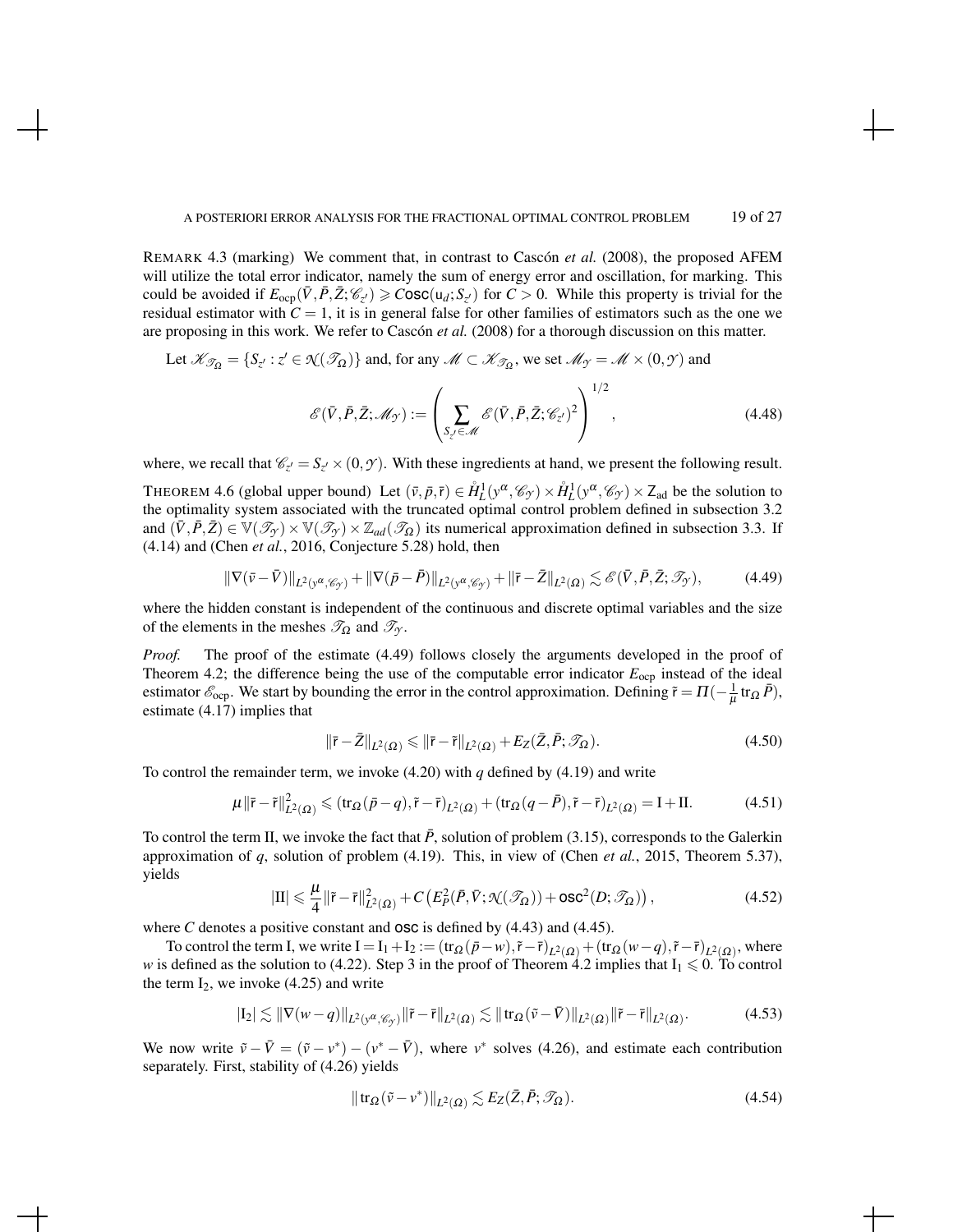Second, since  $\bar{V}$  corresponds to the Galerkin approximation of  $v^*$ , (Chen *et al.*, 2015, Theorem 5.37) implies the estimate

$$
\|\operatorname{tr}_{\Omega}(v^* - \bar{V})\|_{L^2(\Omega)} \lesssim \|\nabla(v^* - \bar{V})\|_{L^2(v^\alpha, \mathscr{C}_\mathcal{Y})} \lesssim E_V(\bar{V}, \bar{Z}; \mathcal{H}(\mathscr{T}_\Omega)).\tag{4.55}
$$

This, in view of (4.53) and (4.54), implies that

$$
|\mathrm{I}_2|\leqslant \frac{\mu}{4}\|\tilde{\mathbf{r}}-\bar{\mathbf{r}}\|_{L^2(\Omega)}^2+C\left(E^2_V(\bar{V},\bar{Z};\mathcal{K}(\mathscr{T}_\Omega))+E^2_Z(\bar{Z},\bar{P};\mathscr{T}_\Omega)\right),
$$

where *C* denotes a positive constant. Since  $I_1 \le 0$ , a similar estimate holds for  $I = I_1 + I_2$ . This estimate, in conjunction with the previous bound, and the estimates (4.50), (4.52) and (4.51) imply that

$$
\|\tilde{\mathbf{r}}-\bar{\mathbf{r}}\|^2_{L^2(\varOmega)}\lesssim E^2_{\rm ocp}(\bar{V},\bar{P},\bar{Z};\mathscr{T}_{\mathcal{Y}})+{\rm osc}^2(D;\mathscr{T}_\varOmega).
$$

The estimates for the terms  $\|\nabla(\bar{v} - \bar{V})\|_{L^2(y^\alpha, \mathscr{C}_{\mathcal{Y}})}$  and  $\|\nabla(\bar{p} - \bar{P})\|_{L^2(y^\alpha, \mathscr{C}_{\mathcal{Y}})}$  follow similar arguments to the ones elaborated in the steps 4 and 5 of the proof of Theorem 4.2. For brevity we skip the details.  $\Box$ 

REMARK 4.4 (Conjecture 5.28 in Chen *et al.* (2016)) Examining the proof of Theorem 4.6, we realize that the key steps where (Chen *et al.*, 2015, Theorem 5.37) is invoked are (4.51) and (4.55). The results of (Chen *et al.*, 2015, Theorem 5.37) are valid under the assumption of the existence of an operator  $\mathcal{M}_z$ that verify the conditions stipulated in (Chen *et al.*, 2015, Conjecture 5.28). The construction of the operator  $\mathcal{M}_{z}$  is an open problem. The numerical experiments of (Chen *et al.*, 2016, section 6) provide consistent computational evidence of the existence of  $\mathcal{M}_{z'}$  with the requisite properties.

# 5. Numerical Experiments

In this section we conduct a numerical example that illustrates the performance of the proposed error estimator. To accomplish this task, we formulate an adaptive finite element method (AFEM) based on the following iterative loop:

$$
SOLVE \rightarrow ESTIMATE \rightarrow MARK \rightarrow REFINE
$$
 (5.1)

# 5.1 *Design of AFEM*

We proceed to describe the four modules in  $(5.1)$ 

• SOLVE: Given  $\mathcal{T}_{\gamma}$ , we compute  $(\bar{Y}, \bar{P}, \bar{Z}) \in \mathbb{V}(\mathcal{T}_{\gamma}) \times \mathbb{V}(\mathcal{T}_{\gamma}) \times \mathbb{Z}_{ad}(\mathcal{T}_{\Omega})$ , the solution to the fully discrete optimal control problem defined in subsection 3.3:

$$
(\bar{Y}, \bar{P}, \bar{U}) = \text{SOLVE}(\mathscr{T}_{\mathcal{Y}}).
$$

To solve the minimization problem, we have used the projected BFGS method with Armijo line search; see Kelley (1999). The optimization algorithm is terminated when the  $\ell^2$ -norm of the projected gradient is less or equal to  $10^{-5}$ .

• ESTIMATE: Once a discrete solution is obtained, we compute, for each  $z' \in \mathcal{X}(\mathcal{S}_{\Omega})$ , the local error indicator (4.37), which reads

$$
E_{\text{ocp}}(\bar{V}, \bar{P}, \bar{Z}; \mathscr{C}_{z'}) = E_V(\bar{V}, \bar{Z}; \mathscr{C}_{z'}) + E_P(\bar{P}, \bar{V}; \mathscr{C}_{z'}) + E_Z(\bar{Z}, \bar{P}; S_{z'}),
$$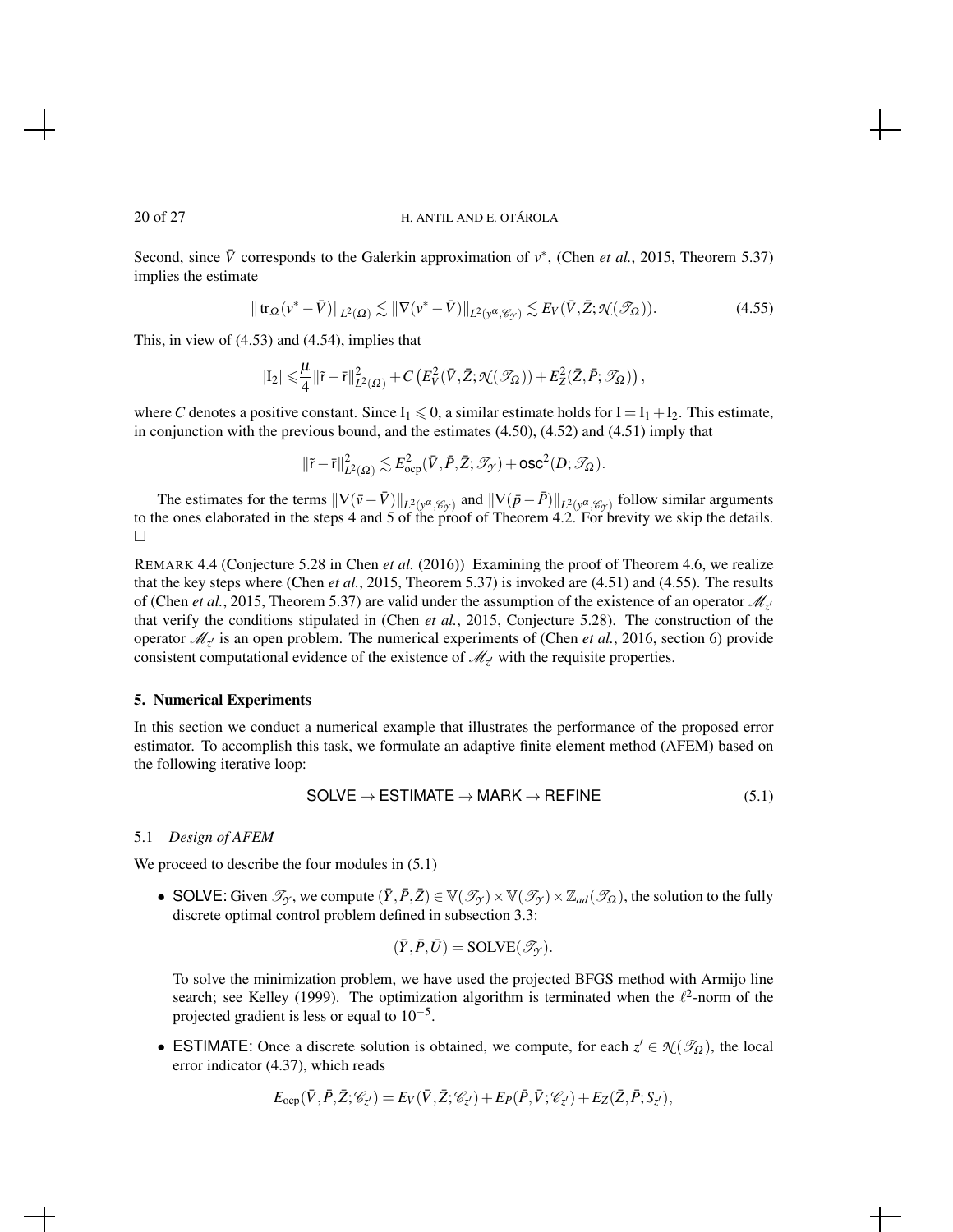where the indicators  $E_V$ ,  $E_P$ ,  $E_Z$  are defined by (4.39), (4.41) and (4.12), respectively. We then compute the oscillation term (4.46) and construct the total error indicator (4.47):

$$
\{\mathscr{E}(\bar{V},\bar{P},\bar{Z};S_{z'})\}_{S_{z'}\in\mathscr{K}_{\mathscr{T}_{\Omega}}}=\text{ESTIMATE}(\bar{V},\bar{P},\bar{Z};\mathscr{T}_{\mathscr{Y}}),
$$

where  $\mathcal{K}_{\mathcal{T}_{\Omega}} = \{S_{z'} : z' \in \mathcal{N}(\mathcal{T}_{\Omega})\}$ . For notational convenience, and in view of the fact that  $\mathcal{C}_{z'} = S_{z'} \times (0, \mathcal{Y})$  we replaced  $\mathcal{C}_{z'}$  by  $S_{z'}$  in the previous formula.

• MARK: Using the so–called Dörfler marking strategy Dörfler (1996) (bulk chasing strategy) with parameter  $\theta$  with  $\theta \in (0,1]$ , we select a set

$$
\mathscr{M}=\mathsf{MARK}\left(\{\mathscr{E}(\bar{V},\bar{P},\bar{Z};S_{z'})\}_{S_{z'}\in\mathscr{K}_{\mathscr{T}_{\Omega}}},(\bar{V},\bar{P},\bar{Z})\right)\subset\mathscr{K}_{\mathscr{T}_{\Omega}}
$$

of minimal cardinality that satisfies

$$
\mathscr{E}((\bar{V},\bar{P},\bar{Z}),\mathscr{M})\geqslant \theta \mathscr{E}((\bar{V},\bar{P},\bar{Z}),\mathscr{K}_{\mathscr{T}_{\Omega}}).
$$

• REFINEMENT: We generate a new mesh  $\mathcal{T}'_{\Omega}$  by bisecting all the elements  $K \in \mathcal{T}_{\Omega}$  contained in M based on the newest-vertex bisection method Nochetto *et al.* (2009); Nochetto & Vesser (2011). We choose the truncation parameter as  $\mathcal{Y} = 1 + \frac{1}{3} \log(\#\mathcal{I}_{\Omega})$  to balance the approximation and truncation errors (Nochetto *et al.*, 2015, Remark 5.5). The mesh  $\mathcal{I}'_{\gamma}$  is constructed by the rule (3.10), with a number of degrees of freedom *M* sufficiently large so that (4.14) holds. This is attained by first creating a partition  $\mathcal{I}'_y$  with  $M \approx (\#\mathcal{I}'_\Omega)^{1/n}$  and checking (4.14). If this condition is violated, we increase the number of points until we get the desired result. The new mesh

$$
\mathscr{T}'_{\mathcal{Y}} = \mathsf{REFINE}(\mathcal{M}),
$$

is obtained as the tensor product of  $\mathcal{T}'_0$  and  $\mathcal{I}'_y$ .

### 5.2 *Implementation*

The AFEM (5.1) is implemented within the MATLAB software library *i*FEM Chen (2009). All matrices have been assembled exactly. The right hand sides are computed by a quadrature formula which is exact for polynomials of degree 4. All linear systems were solved using he multigrid method with line smoother introduced and analyzed in Chen *et al.* (2016).

To compute the solution  $\eta_{z'}$  to the discrete local problem (4.38) we proceed as follow: we loop around each node  $z' \in \mathcal{N}(\mathcal{I}_\Omega)$ , collect data about the cylindrical star  $\mathcal{C}_{z'}$  and assemble the small linear system (4.38). This linear system is solved by the built-in *direct solver* of MATLAB. To compute the solution  $\theta_{z'}$  to the discrete local problem (4.40), we proceed similarly. All integrals involving only the weight and discrete functions are computed exactly, whereas those also involving data functions are computed element-wise by a quadrature formula which is exact for polynomials of degree 7.

For convenience, in the MARK step we change the estimator from star–wise to element–wise. To acomplish this task, we first scale the nodal-wise estimator as  $E_{\text{ocp}}^2(\bar{V}, \bar{P}, \bar{Z}; \mathscr{C}_{z'})/(\#S_{z'})$  and then, for each element  $K \in \mathcal{T}_{\Omega}$ , we compute

$$
E_{\text{ocp}}^2(\bar{V}, \bar{P}, \bar{Z}; K_{\mathcal{Y}}) := \sum_{z' \in K} E_{\text{ocp}}^2(\bar{V}, \bar{P}, \bar{Z}; \mathscr{C}_{z'}),
$$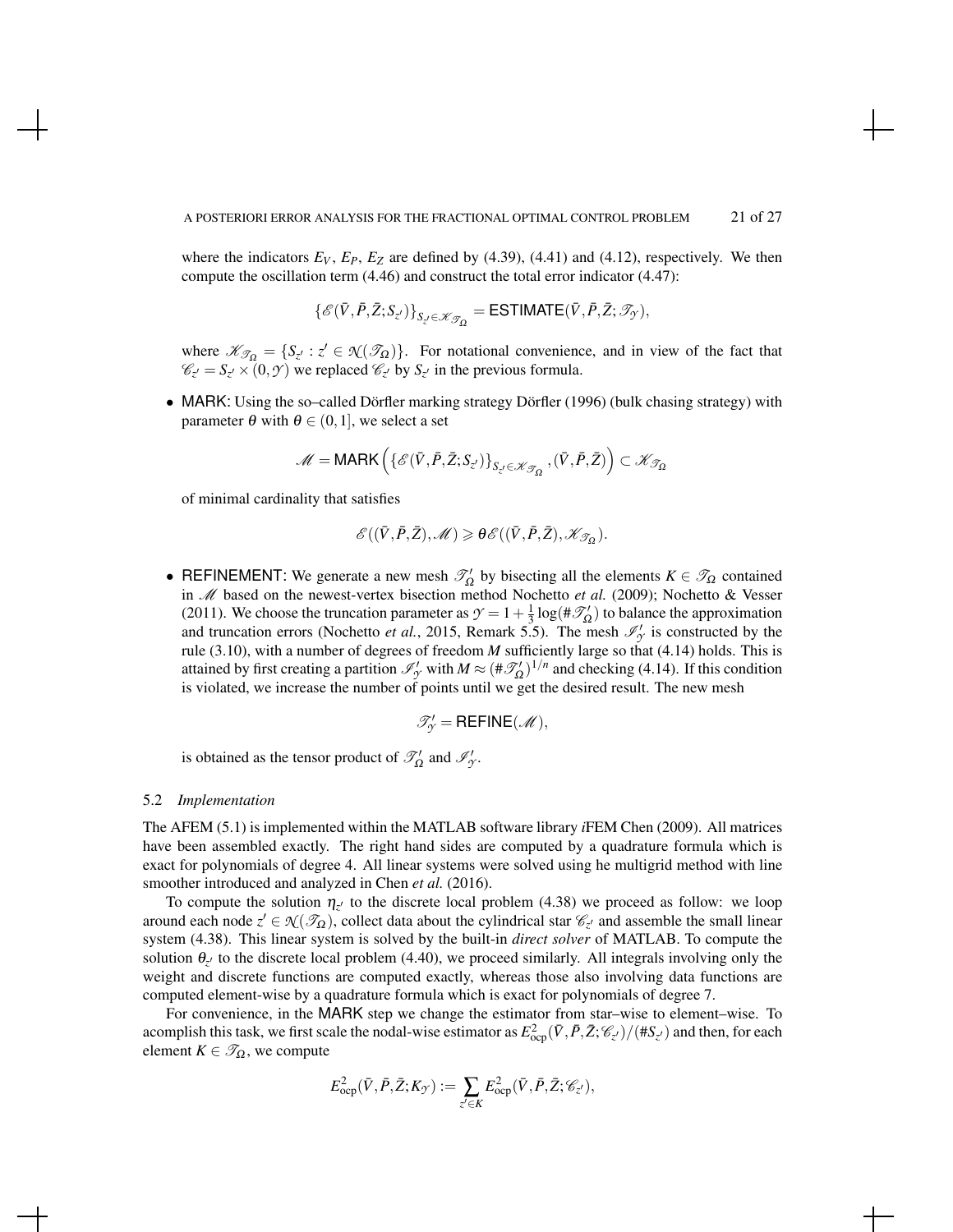#### 22 of 27 REFERENCES

where  $K_{\gamma} = K \times (0, \gamma)$ . The scaling is introduced so that

$$
\sum_{K\in\mathscr{T}_{\Omega}} E_{\rm ocp}^2(\bar{V},\bar{P},\bar{Z};K_{\mathcal{Y}}) = \sum_{z'\in\mathcal{K}(\mathscr{T}_{\Omega})} E_{\rm ocp}^2(\bar{V},\bar{P},\bar{Z};\mathscr{C}_{z'}).
$$

The cell-wise data oscillation is now defined as

$$
\mathsf{osc}(f;K)^2 := h_K^{2s} \|f - \bar{f}_K\|_{L^2(K)}^2,
$$

where  $\bar{f}_K$  denotes the average of f over the element K. This quantity is computed using a quadrature formula which is exact for polynomials of degree 7.

### 5.3 *L-shaped domain with incompatible data*

For our numerical example we consider the worst possible scenario:

- (D1) a = 0.1, b = 0.3. This implies that the optimal control  $\bar{z} \notin \mathbb{H}^{1-s}(\Omega)$  when  $s < \frac{1}{2}$ . We will refer to the optimal control  $\bar{z}$  as *incompatible datum* for (3.4).
- (D2)  $u_d = 1$ . This element does not belong to  $\mathbb{H}^{1-s}(\Omega)$  when  $s < \frac{1}{2}$ . Therefore, for  $s < \frac{1}{2}$ ,  $u_d$  is an *incompatible datum* for problem (3.6).
- (D3)  $\Omega = (-1,1)^2 \setminus (0,1) \times (-1,0)$ , i.e., the well known L-shaped domain; see Figure 2.

In view of (D1) and (D2), we conclude that the right hand sides of the state and adjoint equations, problems (3.4) and (3.6), respectively, are incompatible for  $s < \frac{1}{2}$ . As discussed in (Nochetto *et al.*, 2015, section 6.3), at the level of the state equation, this results in lower rates of convergence when quasi-uniform refinement of  $\Omega$  is employed. In addition, we consider a situation where the domain  $\Omega$ is noncovex. As a result, the hypothesis of Theorem 3.17 does not hold and then it cannot be applied.

We set  $\mu = 1$ , and we comment that we do not explicitly enforce the mesh restriction (4.14), which shows that this is nothing but an artifact in our theory.

As Figure 1 illustrates, using our proposed AFEM driven by the error indicator (4.47), we can recover the optimal rates of convergence  $(3.17)$ – $(3.18)$  for all values of *s* considered:  $s = 0.2, 0.4, 0.6$ , and  $s = 0.8$ . We remark, again, that we are operating under the conditions (D1)–(D3) and then Theorem 3.17 cannot be applied. Since, for  $s < \frac{1}{2}$ , the data is incompatible (D1)–(D2), the optimal and adjoint states exhibit boundary layers. To capture them, our AFEM refines near the boundary; see Figure 2 (middle). In contrast, when  $s > \frac{1}{2}$  such incompatibilities does not occur and then our AFEM focuses to resolve the reentrant corner; see Figure 2 (right). The left panel in Figure 2 shows the initial mesh. We comment that the middle and the right panels are obtained with 17 AFEM cycles.

### References

ABE, S. & THURNER, S. (2005) Anomalous diffusion in view of Einstein's 1905 theory of Brownian motion. *Physica A: Statistical Mechanics and its Applications*, 356, 403 – 407.

ABRAMOWITZ, M. & STEGUN, I. (1964) *Handbook of mathematical functions with formulas, graphs, and mathematical tables*. National Bureau of Standards Applied Mathematics Series, vol. 55. vol. 55, pp. xiv+1046.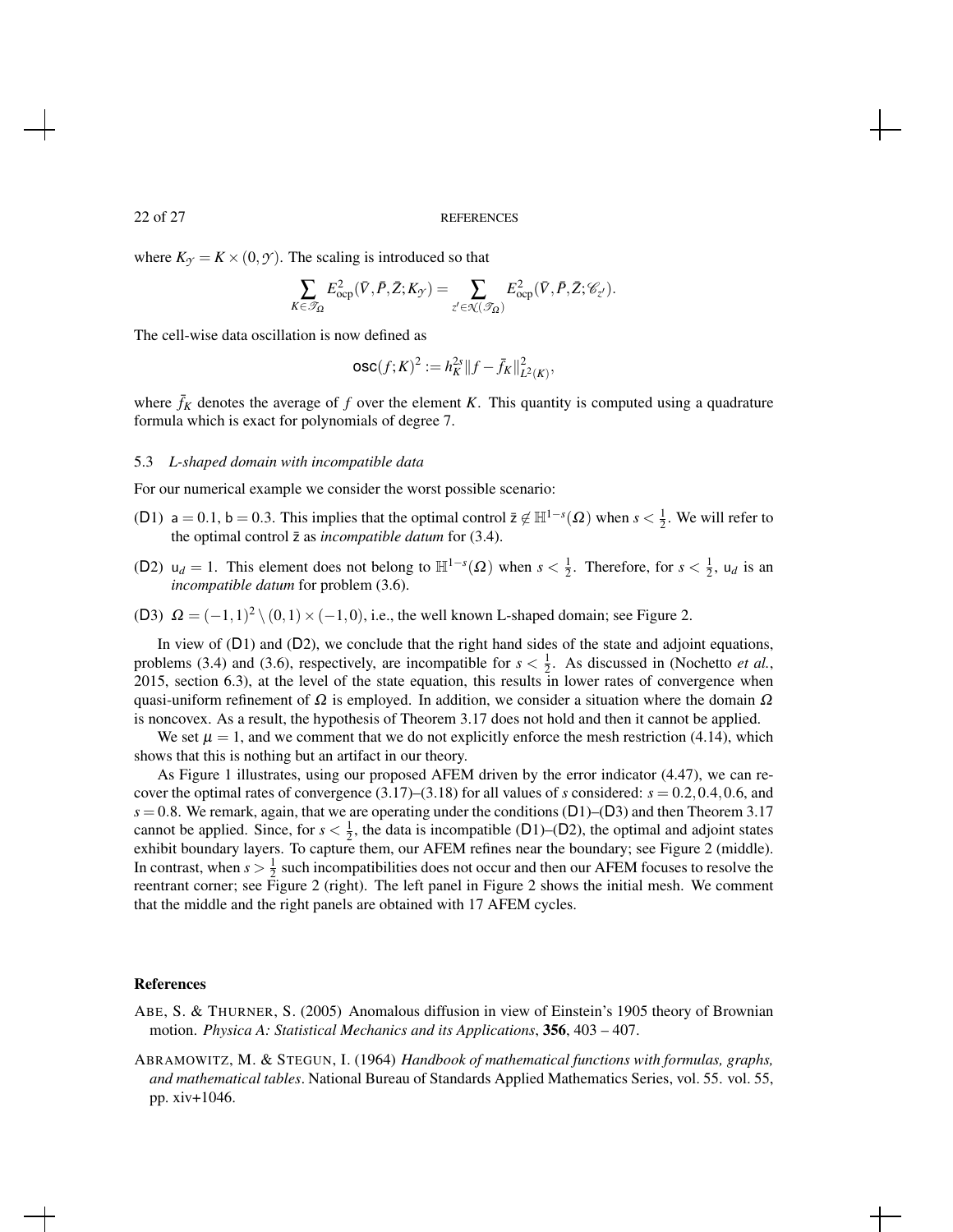





FIG. 1. Computational rate of convergence for our anisotropic AFEM with incompatible right hand sides for both the state equation and the adjoint equation over an L–shaped domain (non-convex domain). We consider  $n = 2$ . Since the exact solution is not known for this problem, we present the total error estimator with respect to the number of degrees of freedom. In all cases we recover the optimal rate of convergence  $(\#\mathscr{T}_{\mathcal{Y}})^{-1/3}$ .



FIG. 2. The left panel shows the initial grid. The middle and right panels shows adaptive grids, obtained after 17 refinements, for  $s = 0.2$  and  $s = 0.8$ , respectively. We consider an L-shaped domain with incompatible right hand side for the state and adjoint equations. As expected when  $s < \frac{1}{2}$  the incompatible data ( $\bar{z}, u_d \notin \mathbb{H}^{1-s}(\Omega)$ ) results in boundary layers for both the state and the adjoint state. In order to capture them, our AFEM refines near the boundary. In contrast, when  $s > \frac{1}{2}$  the refinement is more pronounced near the reentrant corner; the data  $\bar{z}$  and  $u_d$  are compatible in this case.

- AINSWORTH, M. & ODEN, J. (2000) *A posteriori error estimation in finite element analysis*. Pure and Applied Mathematics (New York). New York: Wiley-Interscience, pp. xx+240.
- ANTIL, H. & OTÁROLA, E. (2015) A FEM for an optimal control problem of fractional powers of elliptic operators. *SIAM J. Control Optim.*, 53, 3432–3456.
- ARADA, N., CASAS, E. & TRÖLTZSCH, F. (2002) Error estimates for the numerical approximation of a semilinear elliptic control problem. *Comput. Optim. Appl.*, 23, 201–229.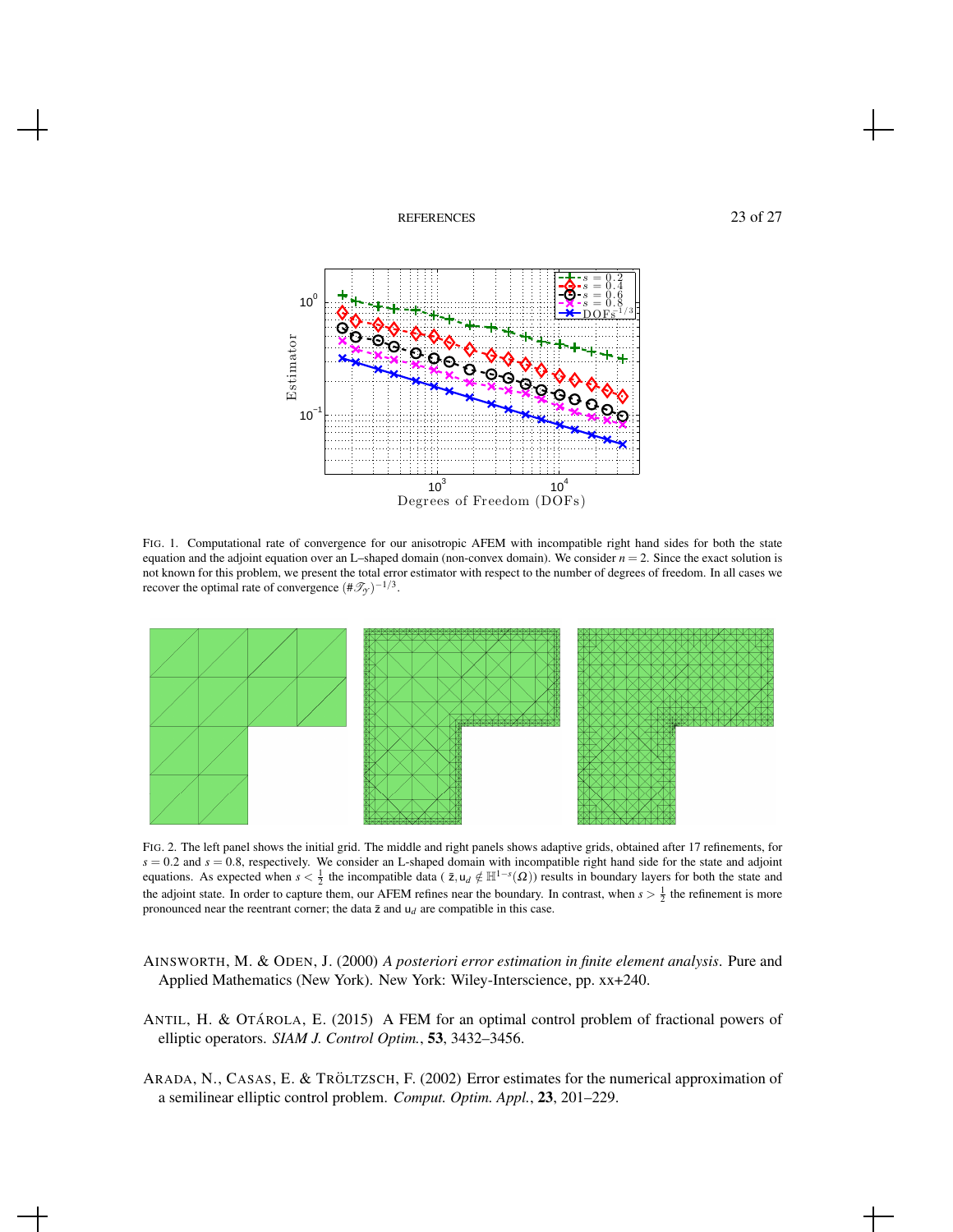#### 24 of 27 REFERENCES

- ATANACKOVIC, T., PILIPOVIC, S., STANKOVIC, B. & ZORICA, D. (2014) *Fractional Calculus with Applications in Mechanics: Vibrations and Diffusion Processes*. John Wiley & Sons.
- BABUŠKA, I. & MILLER, A. (1987) A feedback finite element method with a posteriori error estimation. I. The finite element method and some basic properties of the a posteriori error estimator. *Comput. Methods Appl. Mech. Engrg.*, 61, 1–40.
- BABUŠKA, I. & RHEINBOLDT, W. (1978) Error estimates for adaptive finite element computations. *SIAM J. Numer. Anal.*, 15, 736–754.
- BABUŠKA, I. & STROUBOULIS, T. (2001) *The Finite Element Method and Its Reliability*. Numerical mathematics and scientific computation. Clarendon Press.
- BARKAI, E., METZLER, R. & KLAFTER, J. (2000) From continuous time random walks to the fractional Fokker-Planck equation. *Phys. Rev. E (3)*, 61, 132–138.
- BECKER, R., KAPP, H. & RANNACHER, R. (2000) Adaptive finite element methods for optimal control of partial differential equations: basic concept. *SIAM J. Control Optim.*, 39, 113–132 (electronic).
- BOUCHAUD, J.-P. & GEORGES, A. (1990) Anomalous diffusion in disordered media: statistical mechanisms, models and physical applications. *Phys. Rep.*, 195, 127–293.
- BUCUR, C. & VALDINOCI, E. (2015) Nonlocal diffusion and applications. arXiv:1504.08292.
- BUENO-OROVIO, A., KAY, D., GRAU, V., RODRIGUEZ, B. & BURRAGE, K. (2014) Fractional diffusion models of cardiac electrical propagation: role of structural heterogeneity in dispersion of repolarization. *J. R. Soc. Interface*, 11.
- CAFFARELLI, L. & SILVESTRE, L. (2007) An extension problem related to the fractional Laplacian. *Comm. Part. Diff. Eqs.*, 32, 1245–1260.
- CAPELLA, A., DÁVILA, J., DUPAIGNE, L. & SIRE, Y. (2011) Regularity of radial extremal solutions for some non-local semilinear equations. *Comm. Part. Diff. Eqs.*, 36, 1353–1384.
- CARSTENSEN, C. & FUNKEN, S. (1999/00) Fully reliable localized error control in the FEM. *SIAM J. Sci. Comput.*, 21, 1465–1484 (electronic).
- CASAS, E., MATEOS, M. & TRÖLTZSCH, F.  $(2005)$  Error estimates for the numerical approximation of boundary semilinear elliptic control problems. *Comput. Optim. Appl.*, 31, 193–219.
- CASCÓN, J., KREUZER, C., NOCHETTO, R. & SIEBERT, K. (2008) Quasi-optimal convergence rate for an adaptive finite element method. *SIAM J. Numer. Anal.*, 46, 2524–2550.
- CASCÓN, J. & NOCHETTO, R. (2012) Quasioptimal cardinality of AFEM driven by nonresidual estimators. *IMA J. Numer. Anal.*, 32, 1–29.
- CHEN, L. (2009) *i*FEM: An integrated finite element methods package in matlab. *Technical Report*. University of California at Irvine.
- CHEN, L., NOCHETTO, R. H., OTÁROLA, E. & SALGADO, A. J. (2015) A PDE approach to fractional diffusion: a posteriori error analysis. *J. Comput. Phys.*, 293, 339–358.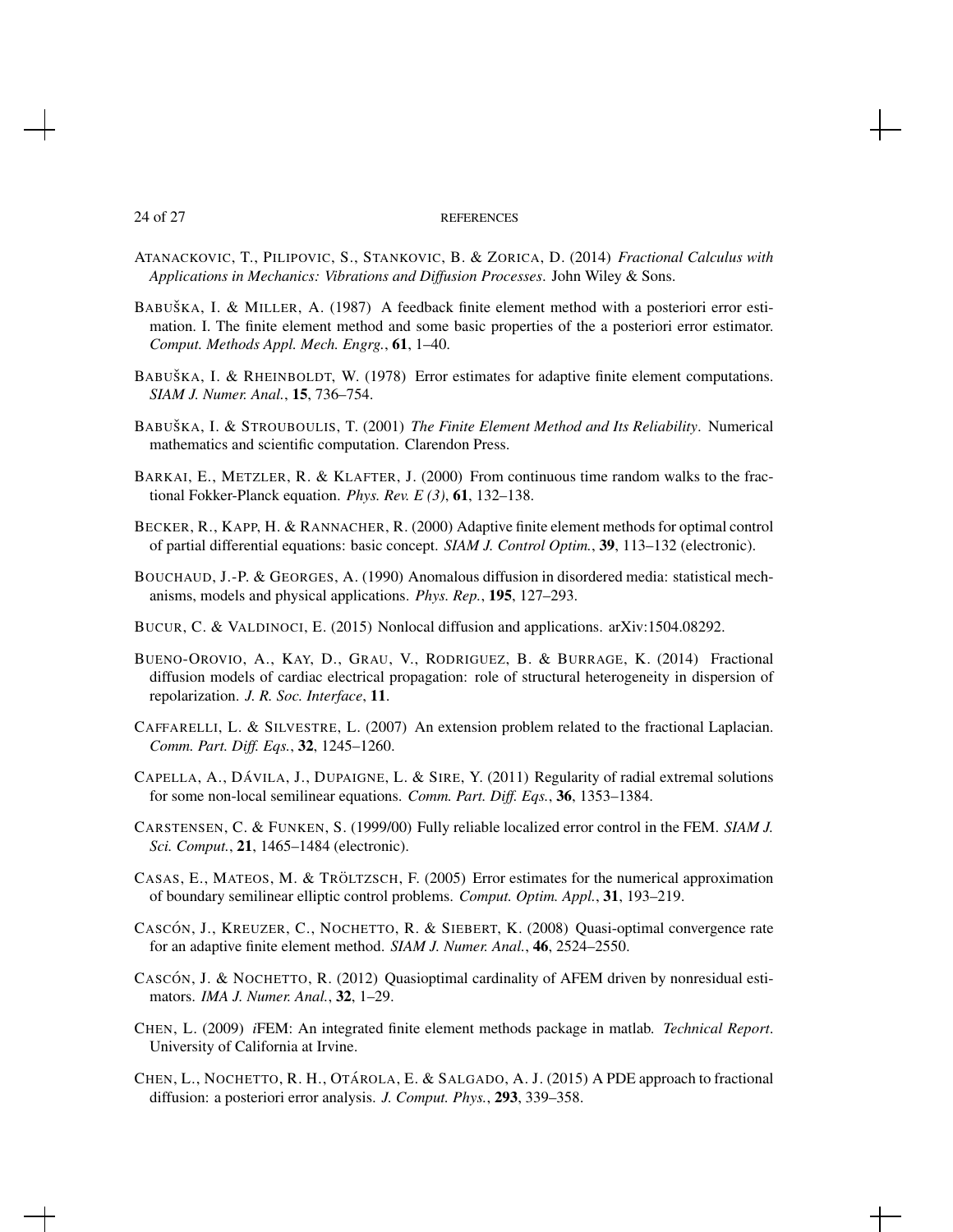#### REFERENCES 25 of 27

- CHEN, L., NOCHETTO, R., OTÁROLA, E. & SALGADO, A. (2016) Multilevel methods for nonuniformly elliptic operators and fractional diffusion. *Math. Comp.* (to appear).
- CHEN, W. (2006) A speculative study of  $2/3$ -order fractional laplacian modeling of turbulence: Some thoughts and conjectures. *Chaos*, 16, 1–11.
- CIARLET, P. (2002) *The finite element method for elliptic problems*. Classics in Applied Mathematics, vol. 40. Philadelphia, PA: SIAM, pp. xxviii+530.
- DEBNATH, L. (2003a) Fractional integral and fractional differential equations in fluid mechanics. *Fract. Calc. Appl. Anal.*, 6, 119–155.
- DEBNATH, L. (2003b) Recent applications of fractional calculus to science and engineering. *Int. J. Math. Math. Sci.*, 3413–3442.
- DEL CASTILLO-NEGRETE, D., CARRERAS, B. A. & LYNCH, V. E. (2004) Fractional diffusion in plasma turbulence. *Physics of Plasmas*, 11, 3854–3864.
- DÖRFLER, W. (1996) A convergent adaptive algorithm for Poisson's equation. *SIAM J. Numer. Anal.*, 33, 1106–1124.
- DUOANDIKOETXEA, J. (2001) *Fourier analysis*. Graduate Studies in Mathematics, vol. 29. American Mathematical Society, Providence, RI, pp. xviii+222.
- DURÁN, R. & LOMBARDI, A. (2005) Error estimates on anisotropic  $Q_1$  elements for functions in weighted Sobolev spaces. *Math. Comp.*, 74, 1679–1706 (electronic).
- FORMAGGIA, L. & PEROTTO, S. (2001) New anisotropic a priori error estimates. *Numer. Math.*, 89, 641–667.
- FORMAGGIA, L. & PEROTTO, S. (2003) Anisotropic error estimates for elliptic problems. *Numer. Math.*, 94, 67–92.
- GATTO, P. & HESTHAVEN, J. (2015) Numerical approximation of the fractional laplacian via hp-finite elements, with an application to image denoising. *J. Sci. Comp.*, 65, 249–270.
- GOL<sup>'</sup>DSHTEIN, V. & UKHLOV, A. (2009) Weighted Sobolev spaces and embedding theorems. *Trans. Amer. Math. Soc.*, 361, 3829–3850.
- GORENFLO, R., MAINARDI, F., MORETTI, D. & PARADISI, P. (2002) Time fractional diffusion: a discrete random walk approach. *Nonlinear Dynam.*, 29, 129–143. Fractional order calculus and its applications.
- GRISVARD, P. (1985) *Elliptic problems in nonsmooth domains*. Monographs and Studies in Mathematics, vol. 24. Boston, MA: Pitman (Advanced Publishing Program), pp. xiv+410.
- HINTERMÜLLER, M., HOPPE, R. H. W., ILIASH, Y. & KIEWEG, M. (2008) An a posteriori error analysis of adaptive finite element methods for distributed elliptic control problems with control constraints. *ESAIM: Control Optim. Calc. of Var.*, 14, 540–560.
- HINZE, M. (2005) A variational discretization concept in control constrained optimization: the linearquadratic case. *Comput. Optim. Appl.*, 30, 45–61.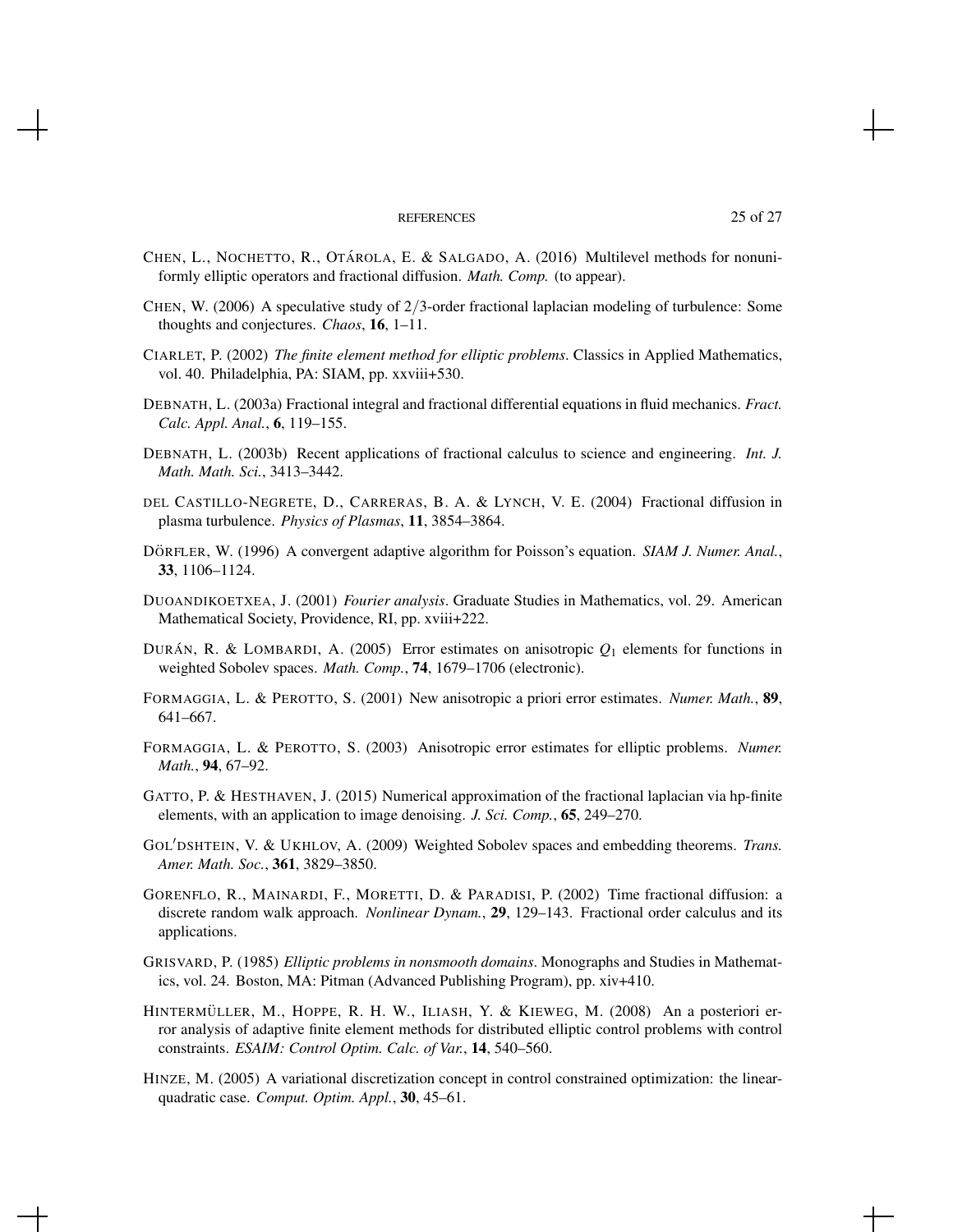#### 26 of 27 REFERENCES

- ISHIZUKA, R., CHONG, S.-H. & HIRATA, F. (2008) An integral equation theory for inhomogeneous molecular fluids: The reference interaction site model approach. *J. Chem. Phys*, 128.
- KELLEY, C. T. (1999) *Iterative methods for optimization*. Frontiers in Applied Mathematics, vol. 18. Society for Industrial and Applied Mathematics (SIAM), Philadelphia, PA, pp. xvi+180.
- KOHLS, K., RÖSCH, A. & SIEBERT, K. (2014) A posteriori error analysis of optimal control problems with control constraints. *SIAM J. Control Optim.*, 52, 1832–1861.
- KUNERT, G. (2000) An a posteriori residual error estimator for the finite element method on anisotropic tetrahedral meshes. *Numer. Math.*, 86, 471–490.
- KUNERT, G. & VERFÜRTH, R.  $(2000)$  Edge residuals dominate a posteriori error estimates for linear finite element methods on anisotropic triangular and tetrahedral meshes. *Numer. Math.*, 86, 283–303.
- LANDKOF, N. (1972) *Foundations of modern potential theory*. New York: Springer-Verlag, pp. x+424. Translated from the Russian by A. P. Doohovskoy, Die Grundlehren der mathematischen Wissenschaften, Band 180.
- LEVENDORSKII, S. Z. (2004) Pricing of the American put under Lévy processes. *Int. J. Theor. Appl. Finance*, 7, 303–335.
- MICHELETTI, S. & PEROTTO, S. (2011) The effect of anisotropic mesh adaptation on PDE-constrained optimal control problems. *SIAM J. Control Optim.*, 49, 1793–1828.
- MORIN, P., NOCHETTO, R. H. & SIEBERT, K. G. (2000) Data oscillation and convergence of adaptive FEM. *SIAM J. Numer. Anal.*, 38, 466–488 (electronic).
- MORIN, P., NOCHETTO, R. & SIEBERT, K. (2003) Local problems on stars: a posteriori error estimators, convergence, and performance. *Math. Comp.*, 72, 1067–1097 (electronic).
- MUCKENHOUPT, B. (1972) Weighted norm inequalities for the Hardy maximal function. *Trans. Amer. Math. Soc.*, 165, 207–226.
- NIGMATULLIN, R. (1986) The realization of the generalized transfer equation in a medium with fractal geometry. *Physica Status Solidi (b)*, 133, 425–430.
- NOCHETTO, R., SIEBERT, K. & VEESER, A. (2009) Theory of adaptive finite element methods: an introduction. *Multiscale, nonlinear and adaptive approximation*. Springer.
- NOCHETTO, R., OTÁROLA, E. & SALGADO, A. J. (2015) A PDE approach to fractional diffusion in general domains: A priori error analysis. *Found. Comput. Math.*, 15, 733–791.
- NOCHETTO, R., OTÁROLA, E. & SALGADO, A. (2016a) A PDE approach to space-time fractional parabolic problems. *SIAM J. Numer. Anal.*, 54, 848–873.
- NOCHETTO, R. H., OTÁROLA, E. & SALGADO, A. J. (2016b) Piecewise polynomial interpolation in Muckenhoupt weighted Sobolev spaces and applications. *Numer. Math.*, 132, 85–130.
- NOCHETTO, R. & VESSER, A. (2011) Primer of adaptive finite element methods. *Multiscale and Adaptivity: Modeling, Numerics and Applications, CIME Lectures*. Springer.